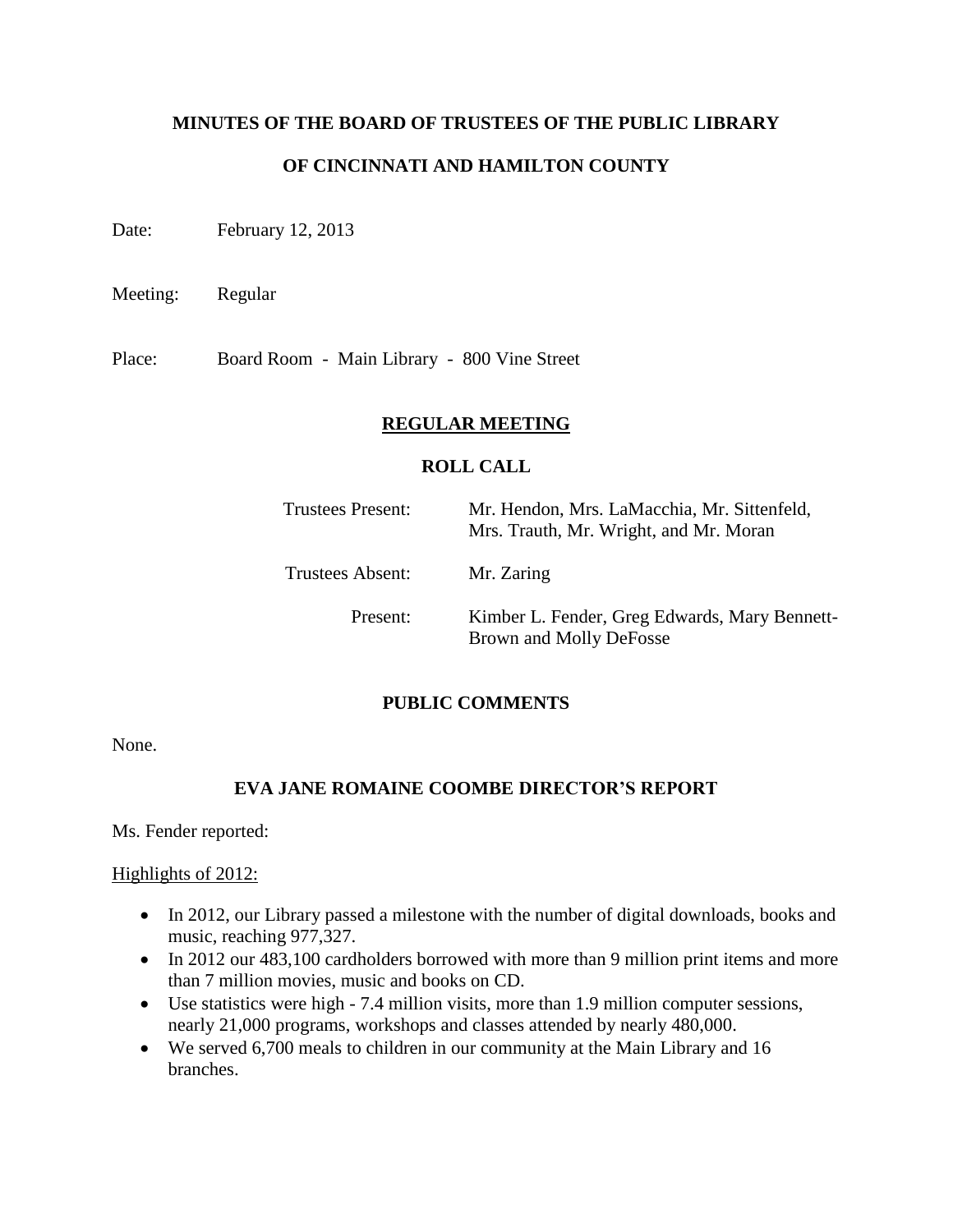- 21 Library staff assisted in administering the Kindergarten Readiness Assessment Literacy to Kindergarten students at Cincinnati Public Schools.
- 30 Library staff are serving as tutors to students in Cincinnati Public Schools the second most of any organization in Cincinnati.
- 7,572 students received homework help at eleven branch libraries. 6,006 students received assistance at Homework Central. 684 children attended a Brain Camp. 440 adults took the GED practice test. 1,391 adult learners visited the Adult Learning Center.
- Children's librarians conducted 31 Every Child Ready to Read presentations with 391 people learning about early literacy. Story Time+ was presented at 24 Head Start locations with 1,156 students and 485 adults attending. Nearly 4,000 educators used special library cards to provide students with access to books in the classroom.
- The Library Virtual Information Center or VIC received a Top Innovators Award from the Urban Libraries Council.
- On February 13, completion of the Pleasant Ridge Accessibility project was celebrated with a dedication ceremony.
- The Hyde Park Branch celebrated its  $100<sup>th</sup>$  anniversary in August and received new furniture and computer equipment to mark the occasion.
- The Avondale Branch, which celebrates its  $100<sup>th</sup>$  anniversary in 2013, was named the Library of the Year by the Southwest Ohio and Neighboring Libraries Regional Library System.
- A very generous gift to the Library Foundation is now endowing the Director's position. In recognition of this gift, my title changed to The Eva Jane Romaine Coombe Director.
- In early 2012, a joint conservation lab with the University of Cincinnati was opened.
- We began a two-year energy retrofit for the Main Library replacing lighting and heating and cooling equipment to save energy and money. The first phase of this was completed in late 2012 and the Library was presented with a check from Duke Energy for \$111,000 as an incentive. Work on phase two is expected to begin in March.
- In 2012 we introduced our complimentary card, a special type of Library card that access only online resources and is good for a limited period of time.
- In 2012, the Library catalog and circulation system was changed to Innovative Interfaces Inc. improving functionality, saving money and allowing for our participation in SearchOhio, a statewide network of libraries that share their collections with one another.
- The Fiscal Office and HR Department transitioned to One Solution. This new system will also improve functionality.

# Library to be commemorated on Rookwood Tile

For the past six years, Downtown Cincinnati Inc. and Rookwood have featured an iconic Cincinnati image on a limited edition commemorative tile. The 2013 tile will feature the Library marking the special occasion of the Library's 160<sup>th</sup> anniversary.

# Staff Association Officers Elected

The Staff Association, an organization established in 1925 as a channel of communication between the Library's administration and its staff recently elected its officers for 2013. The results of the election are as follows: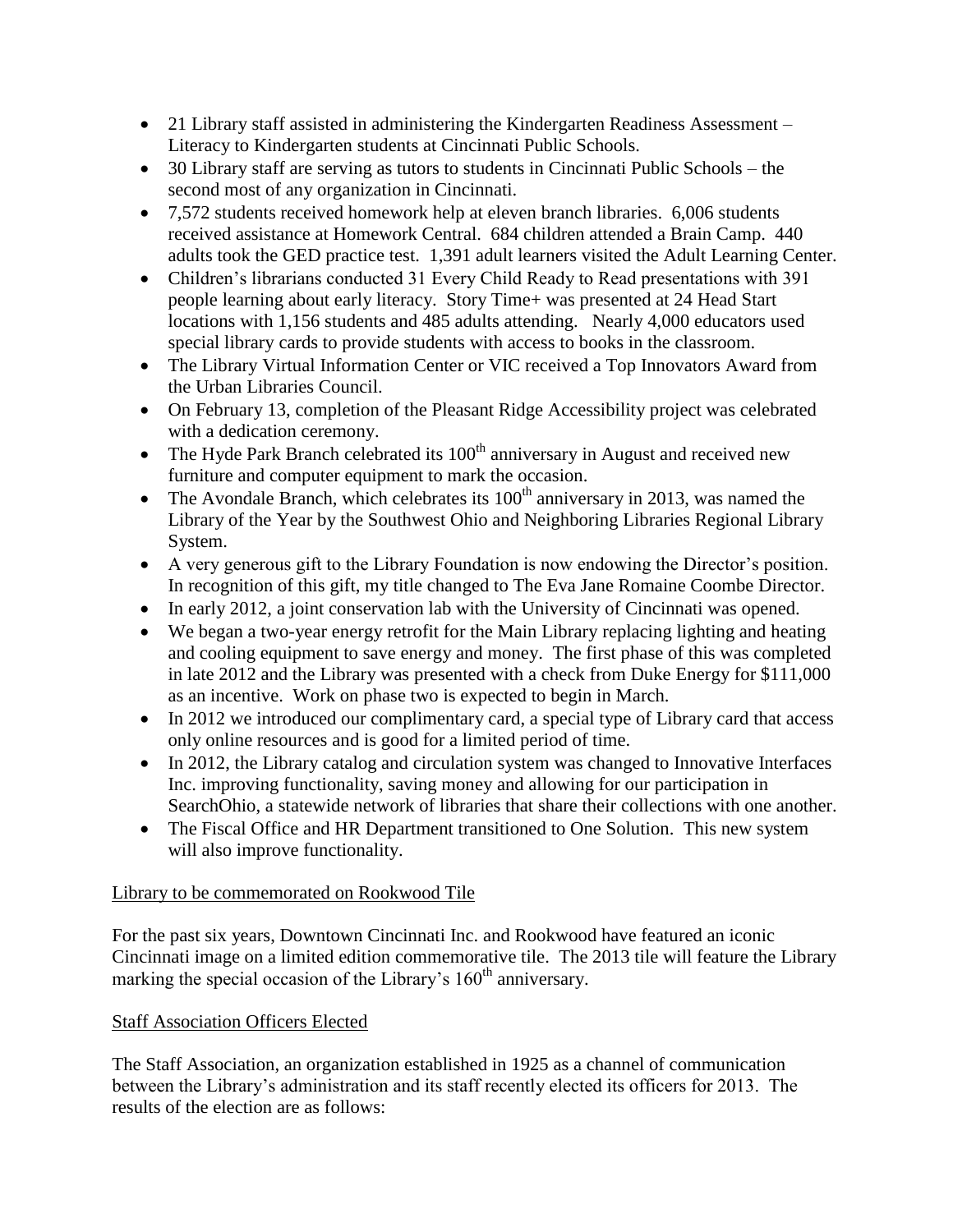| Stephen Headley, Genealogy & Local History Department<br>Vacant | President<br>Vice President |
|-----------------------------------------------------------------|-----------------------------|
| Beth Thomas, Information & Reference Department                 | Treasurer                   |
| Jessica Bowman, Children's Learning Center                      | Secretary                   |

In addition, Mendy Kerchaval, Greenhills Branch and Cheryl Selby, Green Township, serve on the Staff Association Board. Mendy is the coordinator of Cards and Flowers and Staff Notes and Cheryl is the Activities Coordinator.

### Cardholder Satisfaction Survey Results

As reported at the December Regular Meeting, we conducted an online cardholder satisfaction survey from November 20 to December 5. There were 9,959 respondents with more than 3,500 comments.

- Cardholder satisfaction remains high at 6.1, out of a scale of 7. Frequent visitors are more satisfied than infrequent (6.3/5.8).
- Access to eBooks remains a critical issue.
- Mobile device/mobile app use is on the rise.
- Finally, questions about what would increase respondents' use of the Library resulted in the following:
	- $\triangleright$  Increased availability of new materials for adults
	- $\triangleright$  Friendly, approachable staff
	- $\triangleright$  Shorter wait time for holds
	- $\triangleright$  Expanded eBook collection
	- $\triangleright$  Easy/convenient way to download items
	- $\triangleright$  Increased library materials for children
	- $\triangleright$  More teen programs and shorter wait for teen materials
	- $\triangleright$  More programs and activities for adults 55-74 year olds
	- $\triangleright$  More computer availability for teens

Accordingly, we are looking at adjusting our resource allocation to better meet these expressed needs, especially in the collections area. In addition, we are already working with our colleagues across the country to improve access to eBooks.

Mr. Moran emphasized that it is important to communicate this information to staff and encourage managers to access the data.

## Organizational Citizenship Behavior in the Public Library

Rachel Rubin, Director of the Bexley Public Library and a Doctoral candidate at Simmons College is conducting research for her dissertation at the Library. She is studying the possible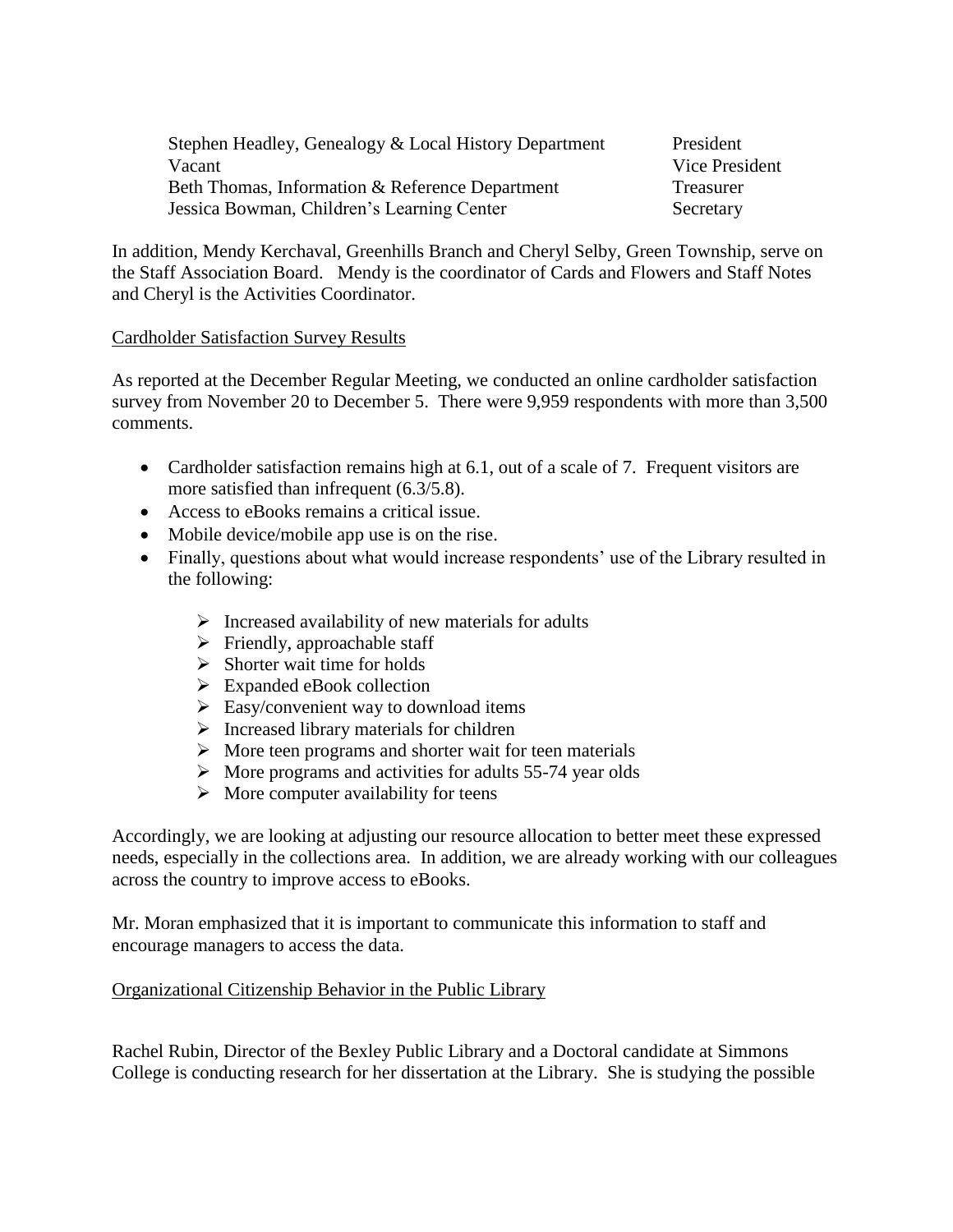link between a particular kind of workplace behavior (organizational citizenship) and the quality of supervisor-supervisee relationships.

There was discussion if other libraries were included in the research. Ms. Fender is going to follow up with Ms. Rubin.

## Library Collaborates with Colleagues on Grant

Our Library is collaborating with colleagues across the country on an Institute of Museum and Library Services (IMLS) grant. The purpose of this effort will be to explore how libraries can use new technology, including and especially eBooks, to build new audiences by reducing the barriers to use.

As a collaborator in this grant, the Library is not being asked to contribute any matching funds. Instead, the grant would reimburse the Library a portion of the cost of staff time, travel expenses and marketing funds, estimated at \$13,000.

# Duncanson Painting on Display at the Taft Museum of Art

It was previously reported to the Board that we planned to loan the Library's Duncanson painting *The Temple of the Sybil at Tivoli* to the Taft Museum of Art. The loan agreement has been completed and the painting, in its new frame, is currently on display.

# The Big Shift

She attended a convening in Seattle to discuss the progress of The Big Shift which is an IMLS grant to OCLC to assist public library leaders in identifying strategies and solutions for providing broader public access to digital content, particularly eBooks.

## Ebooks as Public Policy

On February 27 and 28, she will be traveling to Washington D.C. to meet with Ohio's Congressional delegation regarding the practice of several major publishers refusing to sell or license eBooks to public libraries. Other Ohio Library leaders and representatives from OLC will also be part of the group meeting with our elected officials.

## Innovative Interfaces Director's Summit

On March 20-22, she will be making a presentation at a Director's summit on using your ILS for more than circulation records and an online catalog hosted by Innovative Interfaces, Inc at its corporate headquarters in San Francisco, CA.

## Statewide Digitization Grant

Since 2005, she has been pursuing with the State Library of Ohio the need for a statewide digitization initiative. Working with OPLIN, a grant to create three additional digitization labs,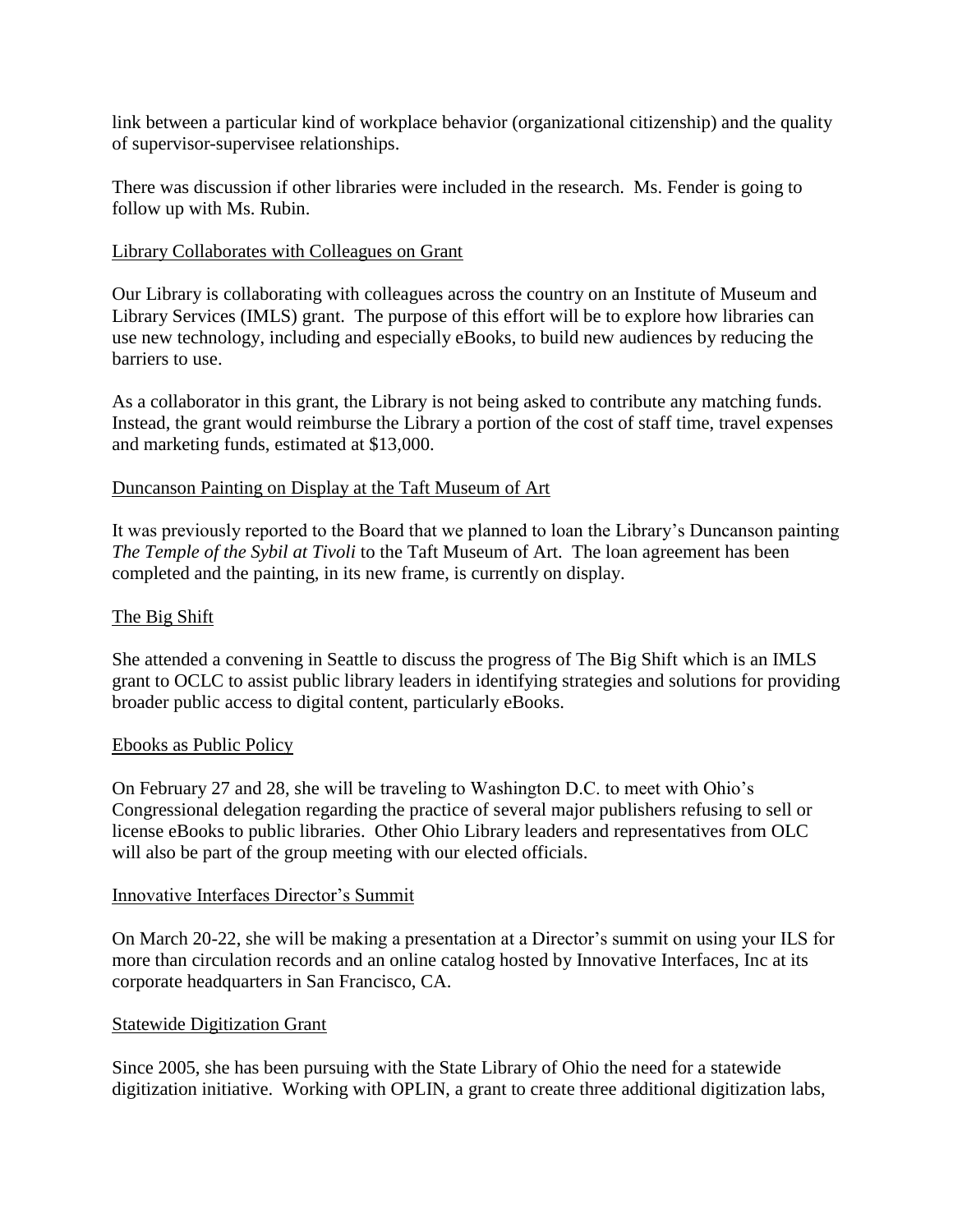modeled after our very successful digitization lab, is nearly ready to be submitted. We are joining with our colleagues at Cleveland Public Library, Toledo-Lucas County Public Library, the Ohio Historical Society and OPLIN to make this much-needed project a reality.

### Facilities Presentation

She developed a presentation that covers public bidding, selection of architects, engineers and surveyors, and prevailing wages to train new staff on the process required by Ohio law for building projects. The Ohio Library Council (OLC) has asked to include this presentation in its publication, *The Library Administrator's Handbook* as well as on the OLC webpage as a webinar that can be accessed at any time.

Mr. Moran commented he recently attended an OLC Board meeting and the Board appreciated Ms. Fender's contribution of the presentation.

## CET Community Service Advisory Council

She has accepted an invitation to serve on the CET Community Service Advisory Council.

## Cincinnati Carnegie Libraries

Cincinnati's Carnegie libraries are the subject of a book being written by local author and photographer Tim Jeffries. We have given Mr. Jeffries permission to use photos from the Library's archives in his publication and look forward to seeing the finished product.

Mrs. LaMacchia inquired if the book was just about the libraries in Cincinnati to which Ms. Fender replied yes.

## You'll Know More

Starting in late February, the Library will conduct a community awareness campaign through radio, television, billboards and online advertisements using the same designs from last summer's campaign.

## Staff Service Recognition Program Scheduled for April 9, 2013

The annual Staff Service Recognition Program will be held at the Main Library on April 9. Staff service recognition pins will be presented and Board President Bill Moran will announce the winners of the Rookie of the Year Award and President's Award and Bunny Dehner Prize.

## Board Docs

The transition to online Board reports is scheduled to be completed by the April 9 Regular Meeting of the Board. Trustees will be provided with training prior to the meeting.

The report was received and filed.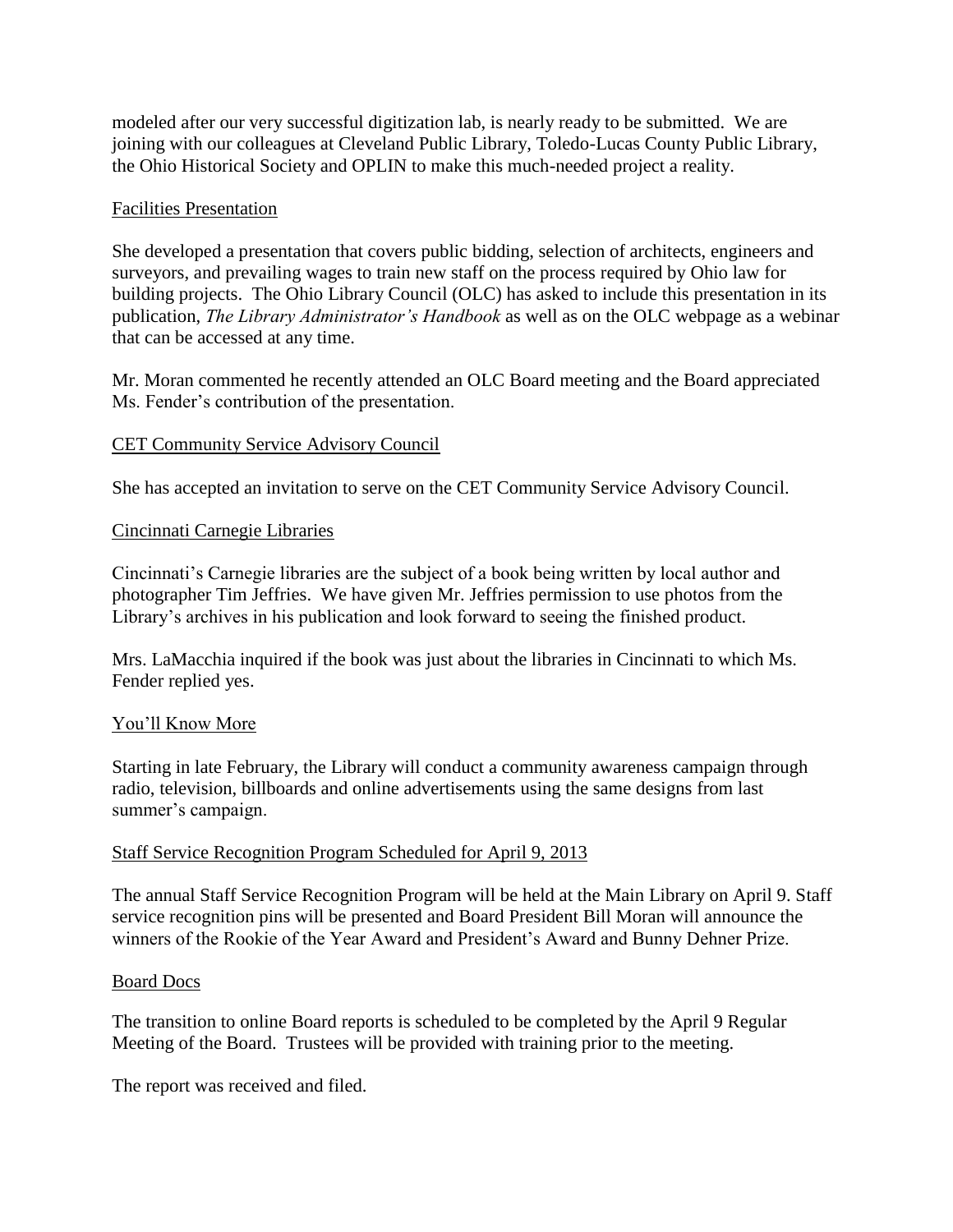## **FISCAL OFFICER'S REPORT**

### Financial Software – Sungard Public Sector One Solution Software

After eight months of configuration and testing, new financial, payroll and human resource software was implemented on January 1, 2013. One Solution is specifically designed for the public sector and will provide vast improvements in functionality and ease of use.

#### 2012 Year End Summary

The table below represents the final 2012 available fund balances as was reported to the County in January 2013. The variances from the December 2012 report are the result of overall favorable actual activity as compared to the estimates.

|                                | 2012             | 2013             |                      |
|--------------------------------|------------------|------------------|----------------------|
|                                | <b>AVAILABLE</b> | <b>ESTIMATED</b> | 2013                 |
| <b>FUND</b>                    | <b>BALANCE</b>   | <b>RESOURCES</b> | <b>APPROPRIATION</b> |
| General Fund                   | \$10,975,000.00  | \$56,390,000.00  | \$56,390,000.00      |
| Building & Repair Capital Fund | 6,506,677.59     | 2,000,000.00     | 3,600,000.00         |
| Special Revenue (4 funds)      | 299, 204. 15     | 85,000.00        | 131,625.00           |
| Permanent (44 funds)           | 1,655,756.60     | 92,965.00        | 318,000.00           |
| <b>Total</b>                   | 19.436.638.14    | \$58,567,965,00  | \$60,439,625.00      |

### **LIBRARY SERVICES AND ADMINISTRATION COMMITTEE REPORTS**

Mrs. LaMacchia reported that the Library Services and Administration Committee met February 6. Committee Member Barbara Trauth and Board President Bill Moran were in attendance, Committee Chair Betsy LaMacchia and Committee Member Bob Hendon attended via conference call. Staff members Kim Fender and Greg Edwards were also in attendance.

Mrs. LaMacchia presented Committee recommendations that the Board:

### Paid Time Off Policy

Approve a revision to the Paid Time Off Policy, Exhibit I, to clarify the amount of PTO earned by part-time staff members. This change does not impact the amount of Paid Time Off earned by part-time staff.

### **Paid Time Off Policy**

The Library grants Paid Time Off (PTO) to employees regularly scheduled to work at least 20 hours per week.

#### **Full-Time Employees**

- a. Grades F-M. Full-time employees in Grades F-M are granted up to 27 days (216 hours) of PTO per year.
- b. Grades N-S. New full-time employees at Grades N-S are granted up to 16 days (128 hours) of PTO in their initial year of employment. This annual PTO benefit increases by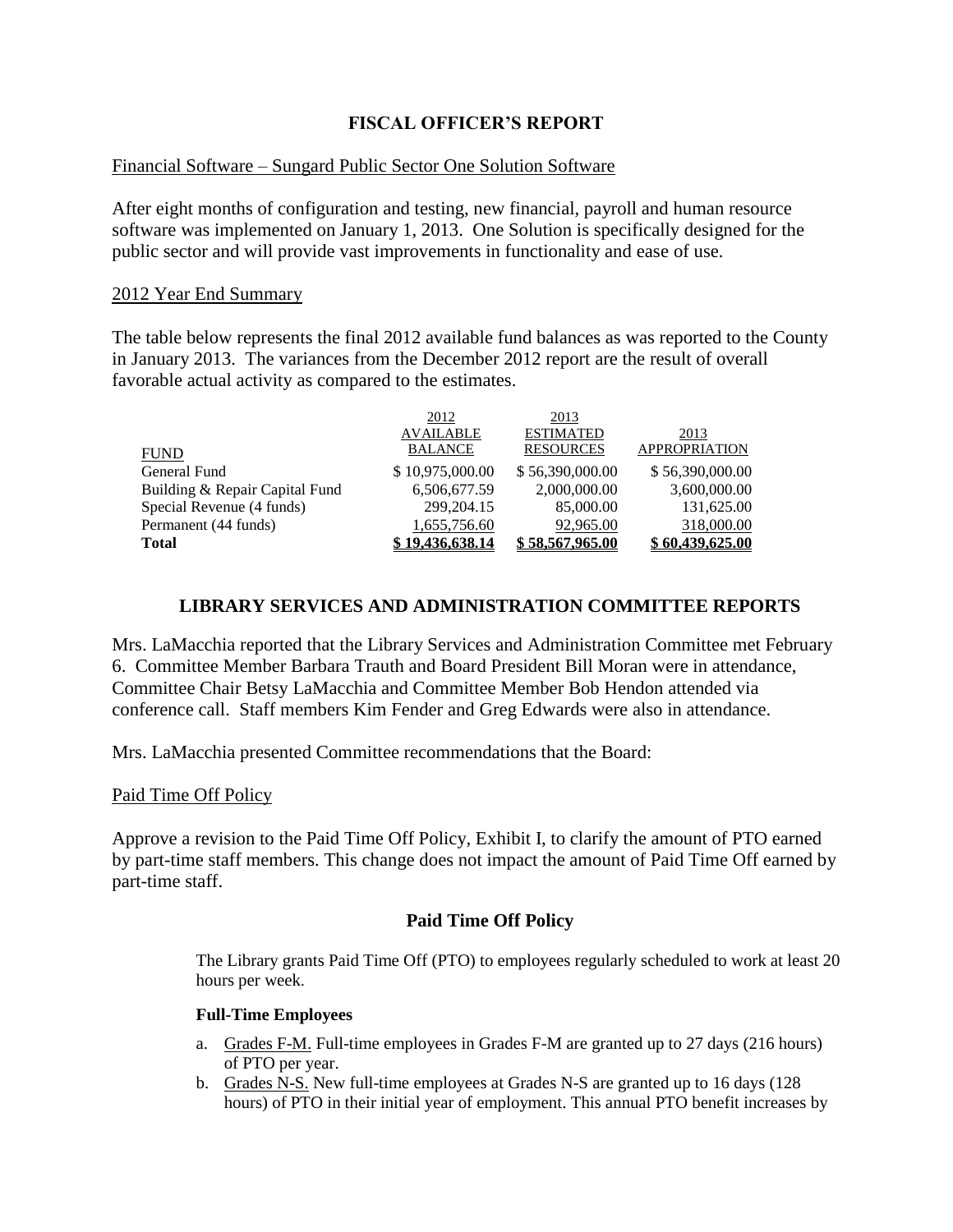one day (8 hours) for each year of service up to a maximum benefit of 27 days of PTO per year in accordance with the schedule attached as [Appendix A.](http://www.plch.net/userfiles/File/PoliciesandGuidelines/PTOSchedule.pdf)

c. Minimum Hours. No PTO is awarded to any full-time employee for a payroll period in which the employee is compensated for less than 80 hours.

#### **Part-Time Employees**

Regular part-time employees working at least 20 hours per week are awarded PTO ranging from 44 to 88 hours per year based on the [pay period guidelines.](http://www.plch.net/userfiles/File/HumanResources/Policies/PTOdistbypay.pdf) No PTO is awarded to any part-time employee for a payroll period in which the employee is paid less than their authorized hours.

#### **General Provisions**

- a. Scheduling. PTO may be taken throughout the year in minimum increments of 15 minutes and must be scheduled with approval of the appropriate supervisor.
- b. Accrual and Use New Employees. PTO benefits accrue from the start of employment for all new full time and part time employees. PTO benefits may not be used until after 26 weeks of employment.
- c. Accumulation Maximums. Unused PTO for full-time employees in any year may be accumulated and carried forward to the next year. The following limits apply:

**Employees hired before 12/25/2011**: For full-time employees the maximum accumulation is 568 hours, in excess of which any accruable PTO is forfeited. The maximum accumulation by part-time employees is 264 hours.

**Employees hired 12/25/2011or later**: For full-time employees the maximum accumulation is 264 hours, in excess of which any accruable PTO is forfeited. The maximum accumulation by part-time employees is 132 hours.

- d. Payout upon status change. When a full-time employee transfers to part time status, the employee shall be paid for all vested PTO in excess of the part-time maximum.
- e. Payout upon separation from service. Upon separation from service for any reason, employees of at least 26 weeks will receive a lump sum payment for their vested PTO at their current rate of pay. If an employee dies in service, this payment will be made to their estate.

### Board of Trustees Code of Conduct/Responsibilities

Adopt the Board of Trustees Code of Conduct and the Roles of the Library Trustees and Executive Director.

### Public Library of Cincinnati & Hamilton County Board of Trustees **CODE OF CONDUCT**

The Public Library of Cincinnati & Hamilton County (Library) Board of Trustees commits itself and its members to ethical, businesslike, and lawful conduct, including proper use of authority and appropriate decorum when acting as Trustees.

Trustees must represent unconflicted loyalty to the interests of the Library. This accountability supersedes any conflicting loyalty such as that to advocacy or interest groups and membership on other boards or staffs. It also supersedes the personal interest of any Trustee acting as a consumer of the Library's services.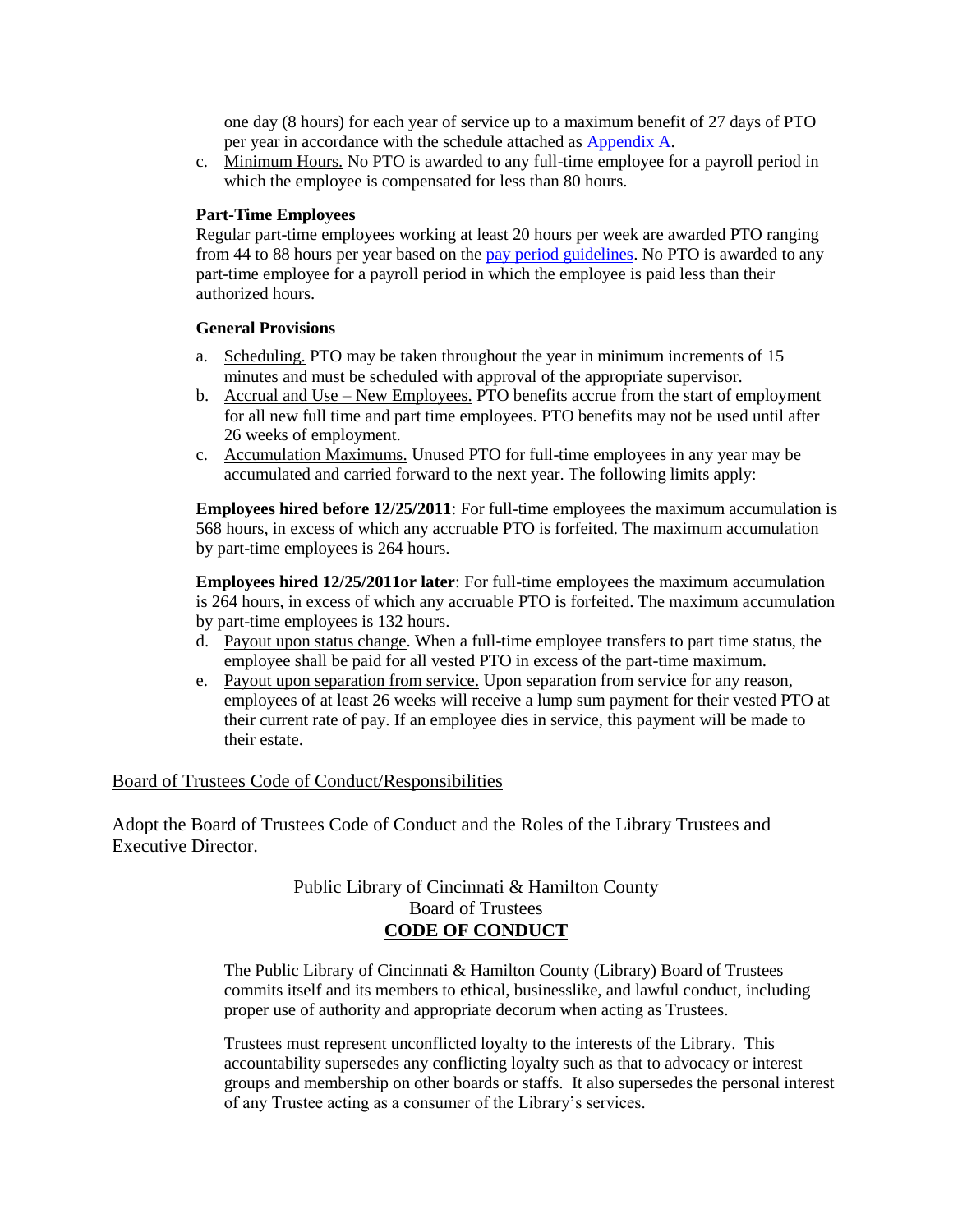Trustees must avoid conflict of interest with respect to their fiduciary responsibility.

There must be no self-dealing or any conduct of private business or personal services between any Trustee and the Library, except as procedurally controlled, to assure openness, competitive opportunity, and equal access to inside information.

When the Board is to decide upon an issue about which a Trustee has an unavoidable conflict of interest, that member shall absent herself or himself without comment from not only the vote but also from the deliberation.

Trustees must not use their positions to obtain employment for themselves, family members, or close associates.

Trustees will disclose their involvements with other organizations, with vendors, or any other associations that might produce a conflict.

Trustees may not attempt to exercise individual authority over the Library or staff except as explicitly set forth in Board policies.

Trustees' interaction with public, media, or other entities must recognize the same limitation and the inability of any Trustee to speak for the Board except to repeat explicitly stated Board policies.

Public expressions of concern regarding the job performance of Library staff, including the executive director, should be voiced only by the Board of Trustees, through its resolutions, and/or as the Board authorizes one or more members of the Board to speak on these topics. Individual Trustees should avoid public expressions of concern on Library staff job performance. Under normal circumstances, an executive session of a Board or Board Committee meeting is the appropriate forum for an individual Trustee to express such concerns.

Trustees will respect confidentiality appropriate to issues of a sensitive nature.

Trustees will not endanger the Library's public image or credibility, particularly in ways that would hinder its accomplishment of mission.

The Board will not give direct instructions to Library staff members other than the Executive Director and Fiscal Officer.

Trustees will refrain from evaluating, either formally or informally, any Library staff other than the Executive Director and Fiscal Officer.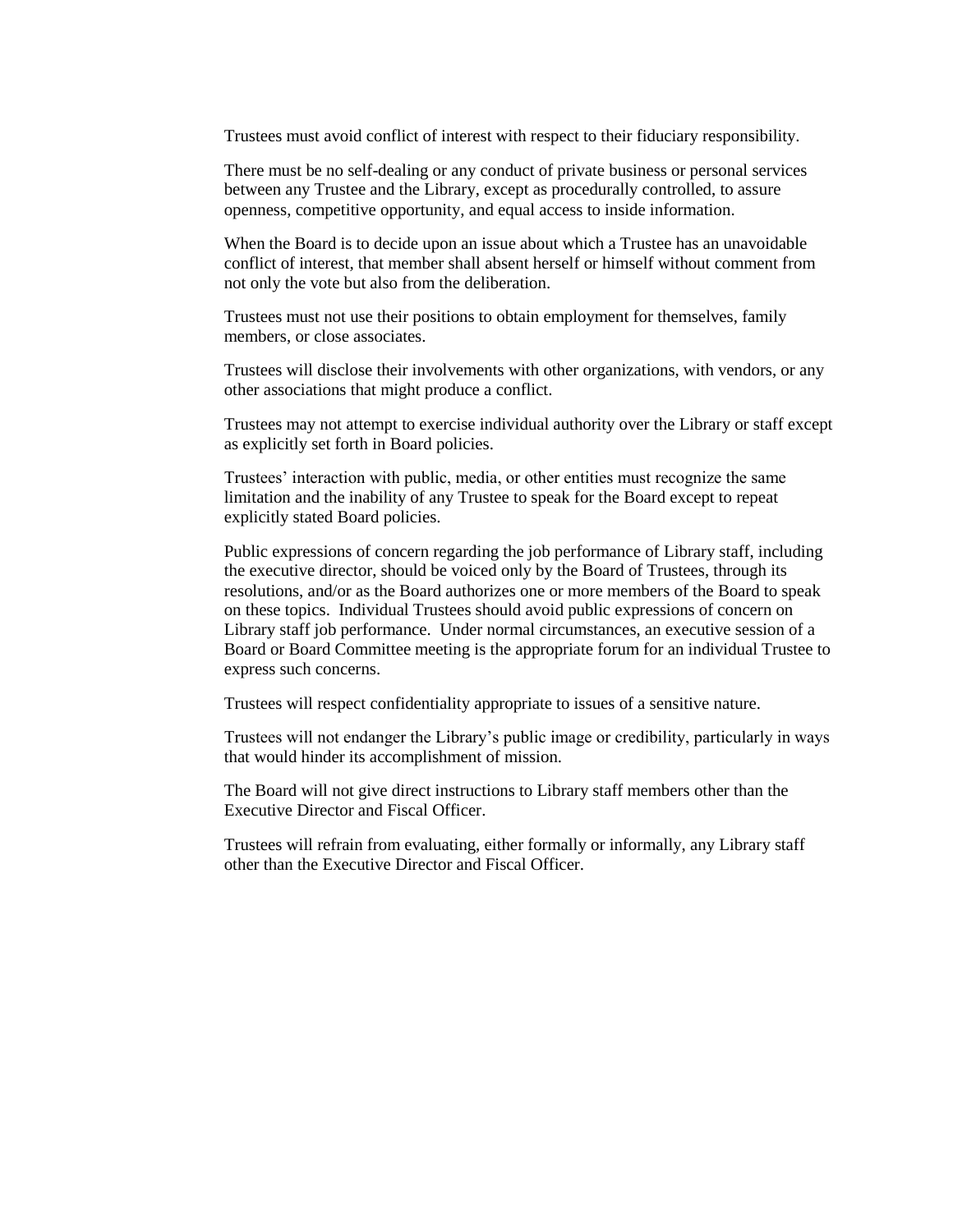## **The Roles of the Library Trustees and the Executive Director**

Below is a list of activities in which the Library Board of Trustees and the Executive Director are typically involved, and their respective level of responsibility.

|                               | <b>Board of Trustees</b> |                 | <b>Executive Director</b> |                 |  |
|-------------------------------|--------------------------|-----------------|---------------------------|-----------------|--|
|                               | <b>Responsible</b>       | <b>Involved</b> | <b>Responsible</b>        | <b>Involved</b> |  |
| Governance                    | $\mathbf{X}$             |                 |                           | $\mathbf X$     |  |
| Administration                |                          | $\mathbf{X}$    | $\mathbf{X}$              |                 |  |
| Decides What                  | $\mathbf X$              |                 |                           | $\mathbf{X}$    |  |
| Decides How                   |                          | $\mathbf{X}$    | $\mathbf{X}$              |                 |  |
| <b>Makes Policy</b>           | X                        |                 |                           | $\mathbf{X}$    |  |
| <b>Carries Out Policy</b>     |                          | $\mathbf{X}$    | $\mathbf{X}$              |                 |  |
| <b>Sets Goals</b>             | X                        |                 |                           | $\mathbf X$     |  |
| <b>Plans to Achieve Goals</b> |                          | $\mathbf{X}$    | $\mathbf X$               |                 |  |
| <b>Reviews Plans</b>          | $\mathbf X$              |                 |                           | $\mathbf{X}$    |  |
| <b>Implements Plans</b>       |                          | $\mathbf{X}$    | $\mathbf{X}$              |                 |  |
| <b>Monitors Progress</b>      | $\mathbf X$              | $\mathbf{X}$    | $\mathbf X$               | X               |  |

Mrs. LaMacchia moved that the Board approve the Paid Time Off Policy and adopt the Board of Trustees Code of Conduct/Responsibilities as presented. Mr. Hendon seconded.

Voting for the motion: Mr. Hendon, Mrs. Trauth, Mr. Sittenfeld, Mrs. LaMacchia, Mr. Wright, and Mr. Moran…6 ayes. The motion carried **(01-2013)**.

Mrs. LaMacchia reported for information only:

### Library Pride-Peers Engaging in Positivity (PEP)

A project team established to develop an internal and inclusive Library Pride campaign and align Library Pride activities with the 2013 National Library Workers Day has made its' recommendations. The most significant of these is an employee satisfaction survey which will be undertaken later this spring.

## **LIBRARY SERVICES**

Mrs. LaMacchia introduced Pat Lance, Facility Operations.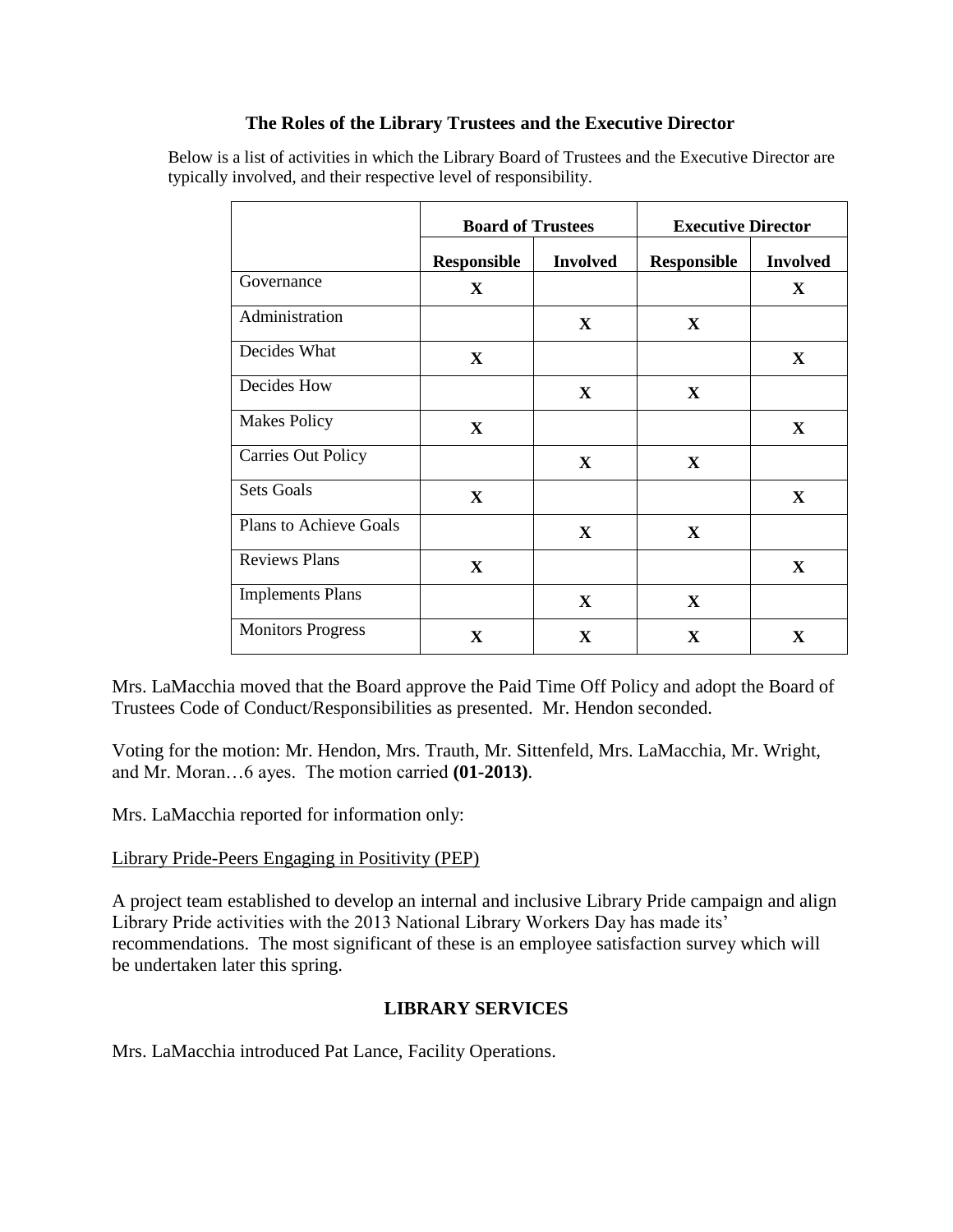## Assessment of Operations and Facilities Underway

Pat explained that Facility Operations is working towards shifting the focus from a reactive stance to a more proactive, customer service oriented posture. A top-to-bottom review of the Facility Operations structure and past performance has been initiated. Goals include:

- Streamlining the work order system to eliminate bottlenecks, identifying repair needs, and getting work accomplished in a timely manner.
- Greater interaction and communication with frontline branch staff to foster a more collaborative atmosphere is also being stressed.

These initiatives will be the basis for continuing to provide a welcoming environment for customers and staff in 2013 and beyond.

There was a brief discussion on the work order system.

Mr. Edwards reported that:

### Reorganization of Technical Services Underway

As part of the larger reorganization of Library operations, an in-depth analysis and assessment of the Library's Technical Services divisions has recently been completed. The recommendations are designed to increase efficiency and flexibility needed to adapt to the demands of a changing landscape for purchasing and processing books and audiovisual materials, including the increased purchasing of digital materials. Highlights include:

- the installation of a roller conveyor system to move material quickly and easily
- absorption of the Acquisition Department into the Collection Development and Processing Departments
- streamlining of certain manual processing tasks
- the purchase of print material with protective covers already in place when materials are received by the Library.

These changes will result in significant cost savings estimated to be over \$500,000 per year. While some current positions will be eliminated or changed, all impacted staff will have opportunities to retain employment with the Library.

Mrs. LaMacchia reported that:

### Branch PC Rollout Underway

The Library will deploy 250 PCs to branches as part of a transition to a four-year life cycle for all desktop computers. Each PC will spend two years in public use and then will be reimaged and used as a staff workstation for the remaining two years of the device's life cycle. Approximately 20 branches will receive the new devices by May.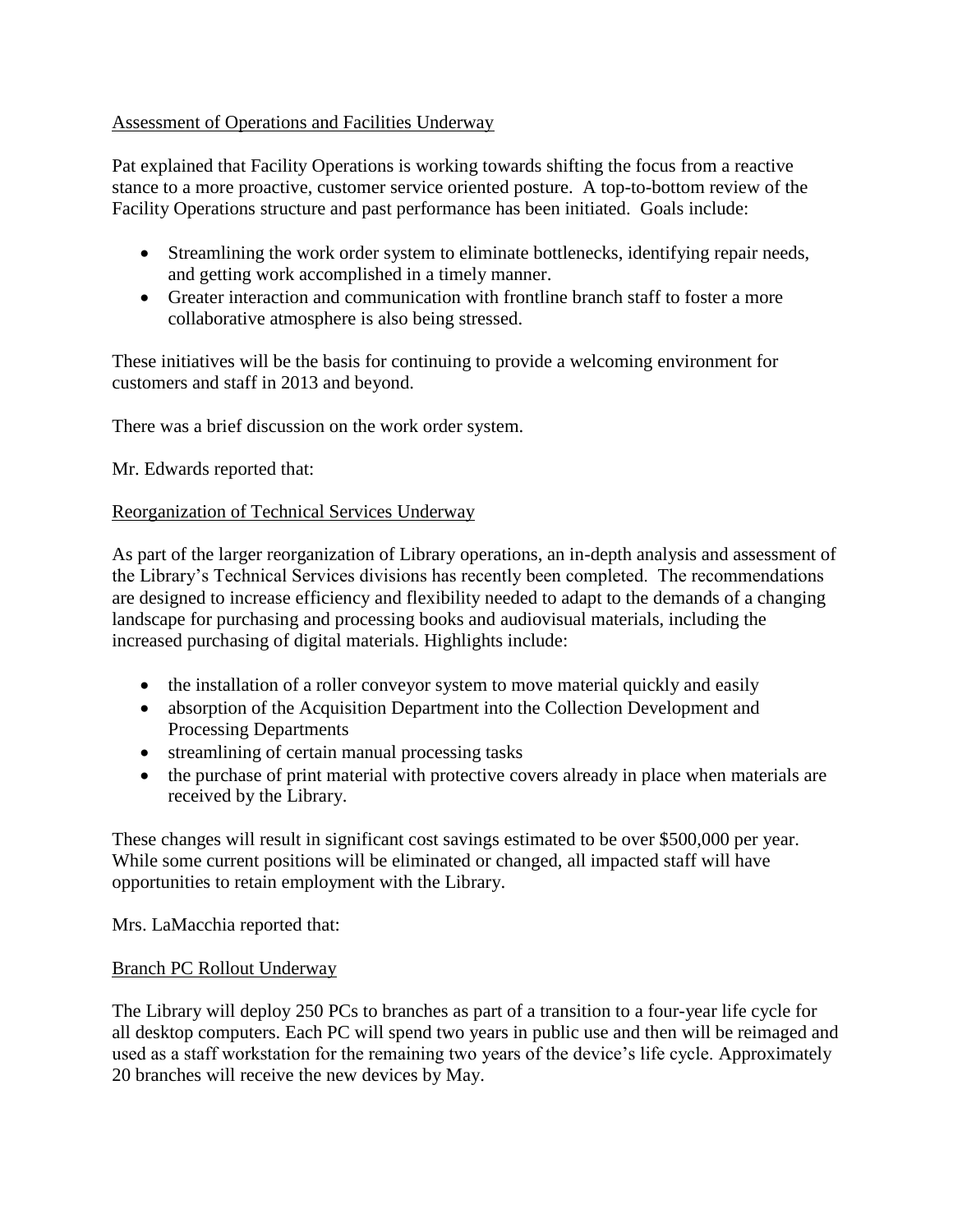### Mr. Edwards reported that:

### The Library Launches Digital Magazine Service with Zinio

Library customers are now able to access more than 160 of their favorite magazine titles in a digital format via the new service Zinio Digital Magazines. Zinio can be accessed from the Library's website and also on mobile devices using a Zinio app. The service allows multiple customers to read magazine issues simultaneously.

### Streaming Videos Soon to be Available

The Library will soon offer streaming videos to customers though Freegal Movies, expected to be available in March.

Mrs. LaMacchia reported that:

### Avondale Branch Celebrates 100 Years March 9

On March 1, 1913, the Avondale Branch opened with funds donated by Andrew Carnegie. A centennial celebration will take place at the branch on Saturday, March 9. At 1:00 p.m., formal remarks by Library and community leaders will kick off an afternoon of musical entertainment, refreshments, and activities for all ages. In conjunction with the festivities, the Friends of the Public Library will host a used book sale on the branch's lower level.

### Loan of Items to Taft Museum of Art

The Library finalized the loan agreement for three items from the Cincinnati Room collection to be part of an upcoming Taft Museum of Art exhibition, *Local Exposures: Cincinnati Daguerreotypes*, on display from April 19-July 21, 2013.

Mr. Edwards reported that:

## Library Applies for StoryCorp Grant

The Library has applied to be one of ten pilot sites for a national StoryCorps @ your library twoyear program. The Library's proposed project focuses on the significant demographic and socioeconomic changes that Downtown Cincinnati and Over-the-Rhine are undergoing as these areas blossom into a residential, arts and cultural center for the entire community.

If selected as one of the pilot locations, the Library will bring StoryCorps recording kits into these communities to document the history of the neighborhoods and the stories of those who are bringing about, embracing, and being impacted by the change that is occurring.

## Additional Afterschool Edge and Early Literacy Computers Added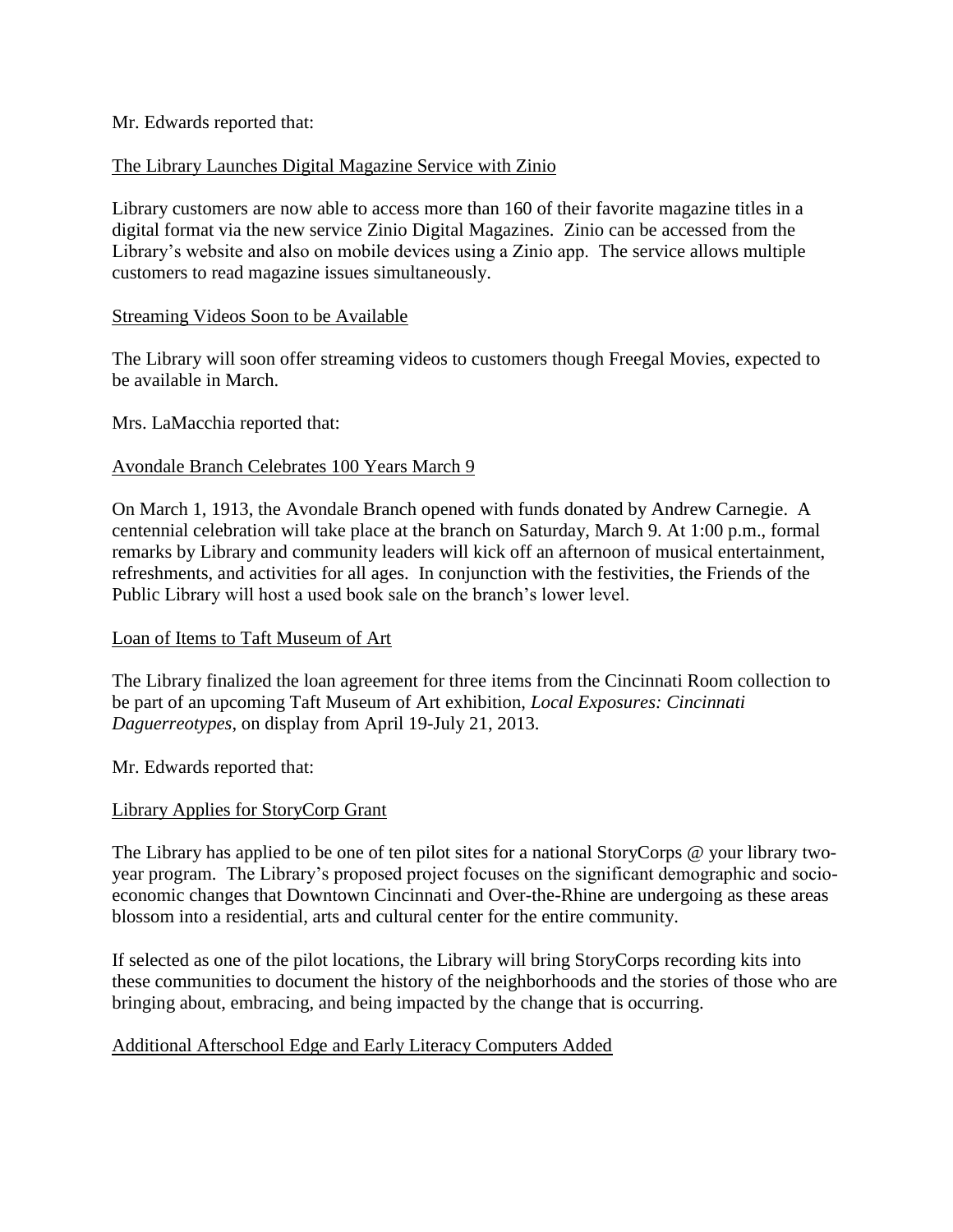Eleven AfterSchool Edge machines will be purchased with funding provided by the Library Foundation (four machines) and the Friends of the Library (seven machines).

The report was received and filed.

# **FACILITIES COMMITTEE REPORT**

Mr. Hendon reported that the Facilities Committee met on February 6. Committee members Ross Wright and Allen Zaring and Board President Bill Moran were present. Committee Chair Bob Hendon attended via conference call. Staff members Kim Fender, Greg Edwards and Pat Lance were also in attendance.

Mr. Hendon presented Committee recommendations that the Board:

### Capital Planning

Receive the report on Capital Planning.

Annually as we prepare the budget we ask the Facilities Committee to prioritize the capital projects to be included in the budget. At this point there are only four capital projects to be considered, Ongoing Maintenance, Clifton, Reading and St. Bernard.

For years Ongoing Maintenance has been considered the top capital budget priority. Most recently, these funds were used for the Energy Retrofit Project at the Main Library.

Reading and St. Bernard are both small facilities that were identified in 2000 and 2001 for replacement with new branch libraries. Reading is a 1,934 square feet rental facility. The Library purchased a 3+ acre site on Reading Road as the future site of the new branch library. Capital funds to complete this project have never been available. This property was acquired in 2005.

St. Bernard is a 2,000 square feet contributed facility inside the St. Bernard municipal building. St. Bernard donated a site less than 1 acre in size and the Library purchased a nearby lot for parking. The St. Bernard branch was designed and out for bid in 2002 when the State suddenly reduced its library funding and the project had to be postponed.

Clifton is a 2,520 square feet branch in three leased storefronts. In 2010 the Library received a donated house to be renovated into a branch library.

Together, these three branches are three of our five smallest facilities. Of these three Clifton is by far the busiest ranking 23<sup>rd</sup> in total circulation in 2012. Reading ranked 33<sup>rd</sup> and St. Bernard  $37^{\text{th}}$ .

We are proposing that all three of these projects be completed simultaneously and have developed a funding model to make this possible.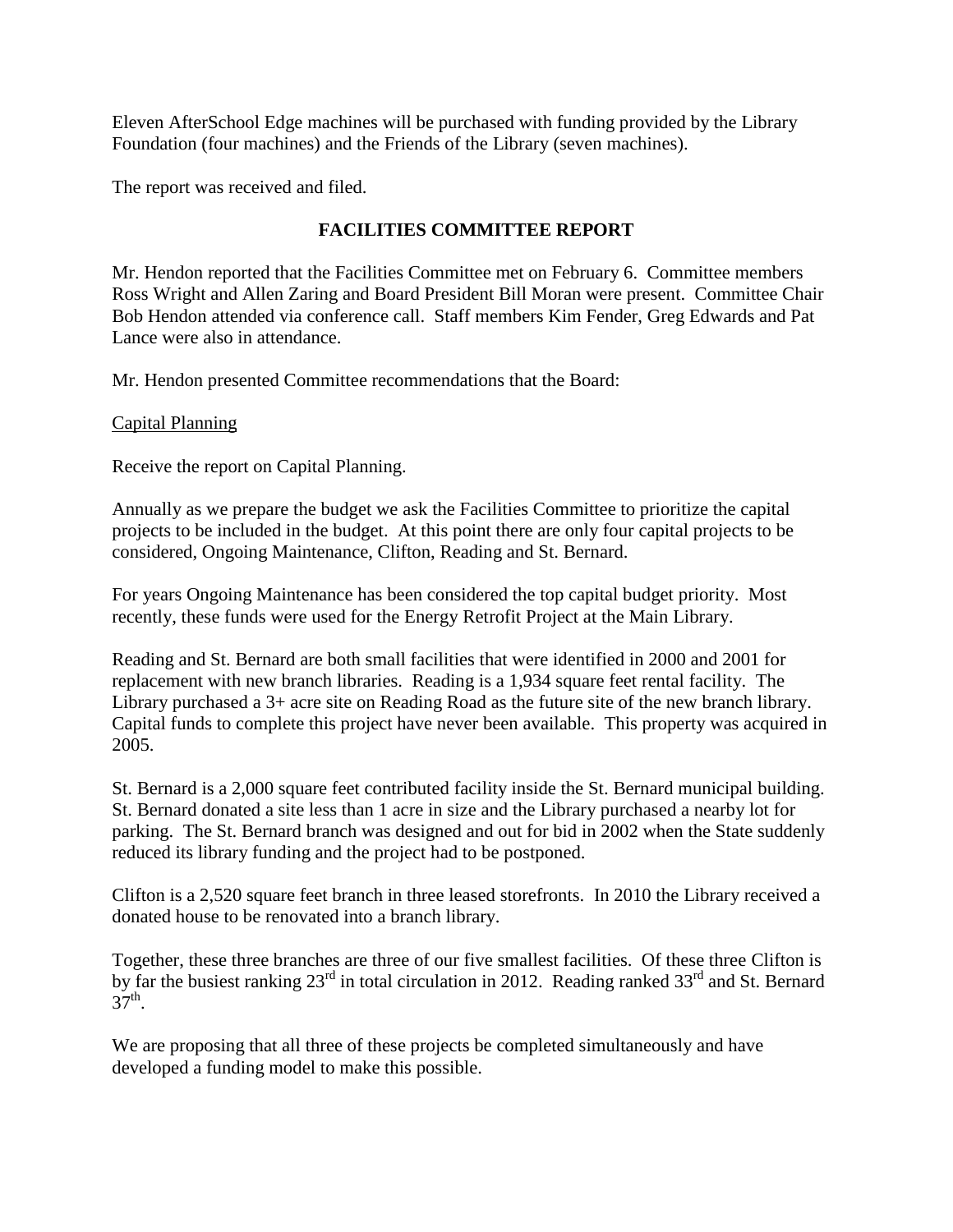First, disregard the 2002 design for the St. Bernard Branch. After more than 10 years the construction drawings are out-of-date and would need to be completely re-done. Instead, select and hire one architect to design both Reading and St. Bernard with subtle differences in finishes and façade. Bid these projects as one package. This maximizes efficiency in the design and construction process allowing us to reduce the cost for both branches. Additionally, set the cost for both at no more than \$7 million. This budget would include design, construction management (if needed) and construction.

Second, renovate Parkview Manor for the new Clifton Branch. Again, set the budget at \$3.5 million to include design, construction management and construction but not the funds already expended. The net cost to the Library would be \$3.2 million and maybe less if additional grants or gifts are received.

Third, renovate the Avondale Branch Library to make the branch handicapped accessible. The Avondale community is undergoing a renaissance and with the branch's  $100<sup>th</sup>$  anniversary this is the right time to update this historic building. Projected cost, including design fees and construction is \$1.2 million.

Fourth, complete one Ongoing Maintenance project over the period 2013-2015.

These projects would be funded through a combination of unencumbered balances, existing building and repair funds and future capital funds as follows:

| Total capital plan cost                                                                                                                                                    | \$14 million                                                                |
|----------------------------------------------------------------------------------------------------------------------------------------------------------------------------|-----------------------------------------------------------------------------|
| Existing Building and Repair Funds Available<br>2013 Capital Fund Transfer<br>2014 Capital Fund Transfer<br>2015 Capital Fund Transfer<br><b>Unencumbered Balance Used</b> | \$3 million<br>\$2 million<br>\$2.5 million<br>\$2.5 million<br>\$4 million |
| <b>Total Available Funding</b>                                                                                                                                             | \$14 million                                                                |

This would allow longstanding commitments to Reading and St. Bernard to be satisfied, the building in Clifton to be renovated and inhabited, the Avondale Branch to meet ADA and current building codes to better serve the Avondale community, and maintenance of our facilities to continue.

Additionally, we would retain a \$1 million balance in the Building & Repair Fund and approximately \$5 million in the unencumbered carryfoward.

Therefore, we are requesting that all three capital projects be given equal prioritization, and that only one Ongoing Maintenance project, in addition to the energy retrofit project currently underway, be funded 2013- 2015.

Avondale Accessibility Project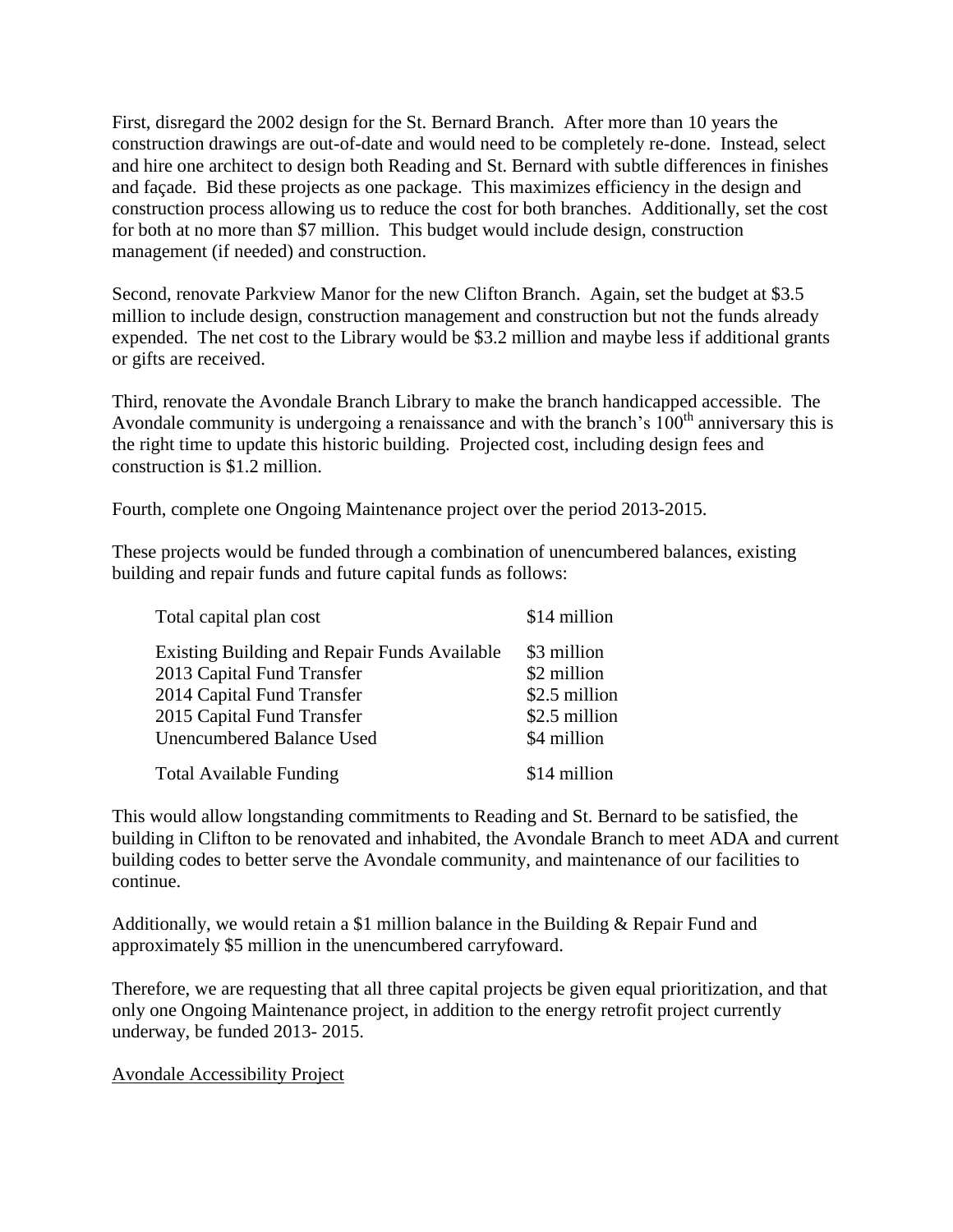Approve moving forward with the Avondale Accessibility Project with an estimated budget of \$1,130,000 utilizing K4 as project architects.

Mr. Moran requested that the Library ensure that the architects consider LEED standards in the project design.

### St. Bernard and Reading Branch Projects

Approve publishing the following request for Statements of Qualifications to begin the design for the St. Bernard and Reading branch libraries as proposed:

#### **DESIGN SERVICES**

The Board of Trustees of the Public Library of Cincinnati and Hamilton County intends to contract for design services for the construction of new branch libraries in St. Bernard and Reading.

The preliminary project description includes the design and construction of an 8,000 square feet facility in St. Bernard and a 12,000 square feet facility in Reading. The project budget is established at \$7,000,000. Design, consulting and permit fees are included as part of this budget. The source of funding is from the capital improvement budget of the Public Library of Cincinnati and Hamilton County. The anticipated date for commencing design is April 2013. Bidding is anticipated in January 2014 for a construction startup in March 2014.

The architect will provide full architectural services for design of the completed facilities, including any civil, structural, mechanical, plumbing and electrical engineering, and design for all interior furnishings, signage, equipment and shelving. The design architect will be involved during all phases of the project, from programming through schematic design, design development, bidding, and application for permits. The architectural firm also will be required to provide construction observation and management services.

Design firms interested in being considered for a contract to provide full services should reply with a Statement of Qualifications no later than 4:00 p.m. Friday, March 1, 2013. Statements received after this deadline will not be considered. Statements of qualification should include information regarding the firm's history; education and experience of owners and key personnel; the technical and design expertise of the firm's staff for this type of project; previous library projects completed by the firm; availability of staff; and client and contractor references. Statements of Qualification should be transmitted to Kimber L. Fender, The Eva Jane Romaine Coombe Director, third floor administrative offices, The Public Library of Cincinnati and Hamilton County, 800 Vine Street, Cincinnati, Ohio 45202-2071.

As required by Ohio Revised Code 153.65-153.71, Statements of Qualification will be evaluated and ranked on the basis of qualifications. The Library will enter into contract negotiations with the firm ranked most qualified.

### Phase II Energy Retrofit

1. Confirm the contract with Artic Heating & Air Conditioning as the low bidder at \$1,172,900, \$357,100 below the bid estimate.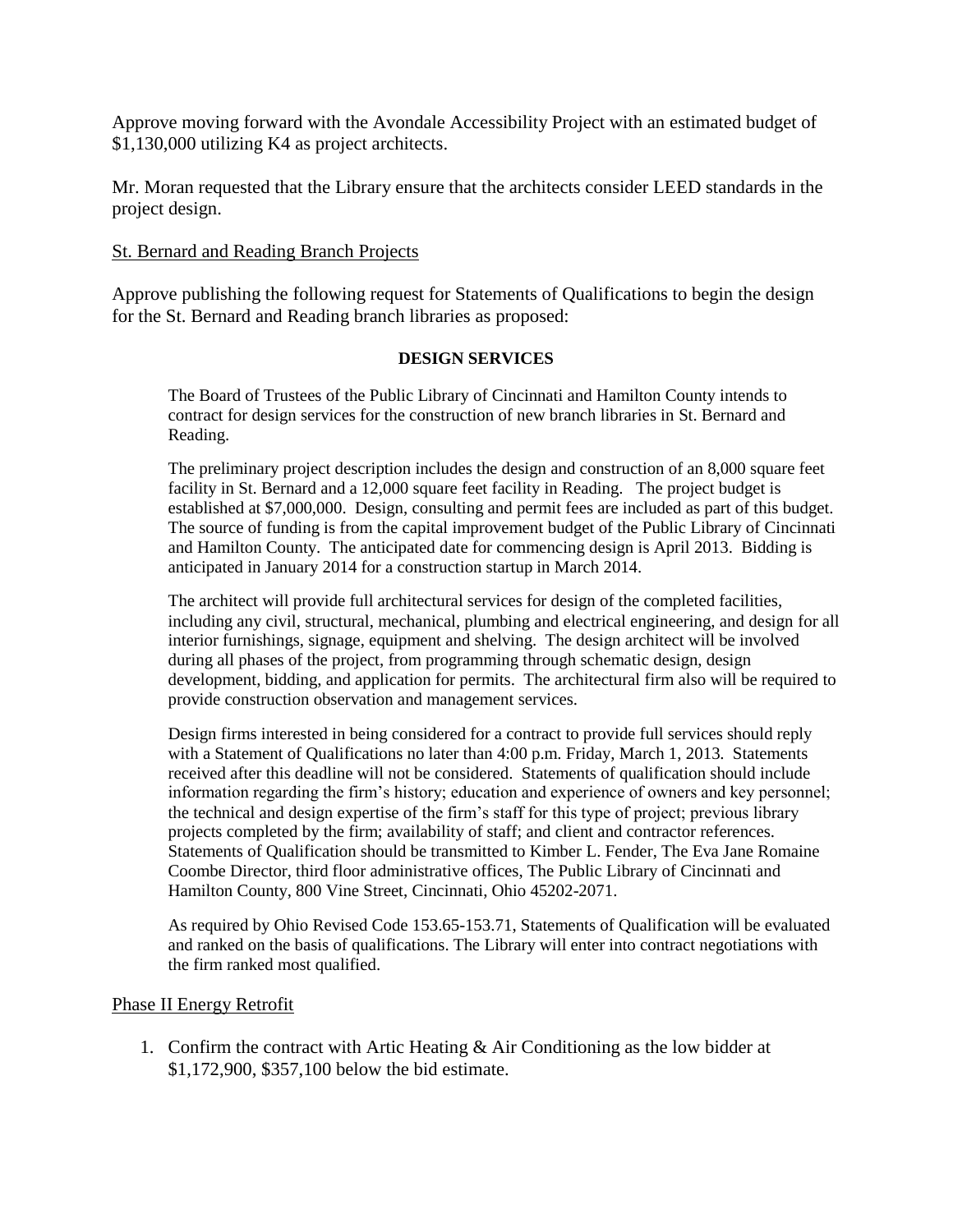- 2. Authorize the Director to approve change orders that do not increase the overall budget and to execute the Certificate of Substantial Completion. All change orders will be reported to the Board for confirmation.
- 3. Establish the Project Budget, including a 10% contingency, as follows:

| Project Budget: |                |
|-----------------|----------------|
| Contract:       | \$1,172,900.00 |
| Contingency:    | \$117,290.00   |
| Total Budget:   | \$1,290,190.00 |

### Plaque Honoring David Dukart

Approve the temporary public display of a plaque honoring former Pleasant Ridge Branch manager David Dukart. The Pleasant Ridge Community Council Library Committee provided the plaque. After 30 days, the plaque will be moved to a staff area of the branch or given to Mr. Dukart.

Mr. Hendon moved that the Board approve the Avondale Accessibility Project, St, Bernard and Reading Branch Projects, Phase II Energy Retrofit items, and plaque honoring David Dukart as outlined in the report. Mr. Wright seconded.

Voting for the motion: Mr. Hendon, Mrs. Trauth, Mr. Sittenfeld, Mrs. LaMacchia, Mr. Wright, and Mr. Moran…6 ayes. The motion carried **(02-2013)**.

## Clifton Branch Library Project

Approve publishing the following request for Statements of Qualifications to begin the design for the Clifton branch library as proposed:

### **DESIGN SERVICES**

The Board of Trustees of the Public Library of Cincinnati and Hamilton County intends to contract for design services for the renovation of the Parkview Manor, 3400 Brookline Avenue, into a branch library.

The preliminary project description includes the design and renovation of a 10,000 square feet historic property in Clifton. The project budget is established at \$3,500,000. Design, consulting and permit fees are included as part of this budget. The source of funding is from the capital improvement budget of the Public Library of Cincinnati and Hamilton County. The anticipated date for commencing design is April 2013. Bidding is anticipated in January 2014 for a construction startup in March 2014.

The architect will provide full architectural services for design of the completed facility, including any civil, structural, mechanical, plumbing and electrical engineering, and design for all interior furnishings, signage, equipment and shelving. The design architect will be involved during all phases of the project, from programming through schematic design, design development, bidding, and application for permits. The architectural firm also will be required to provide construction observation and management services.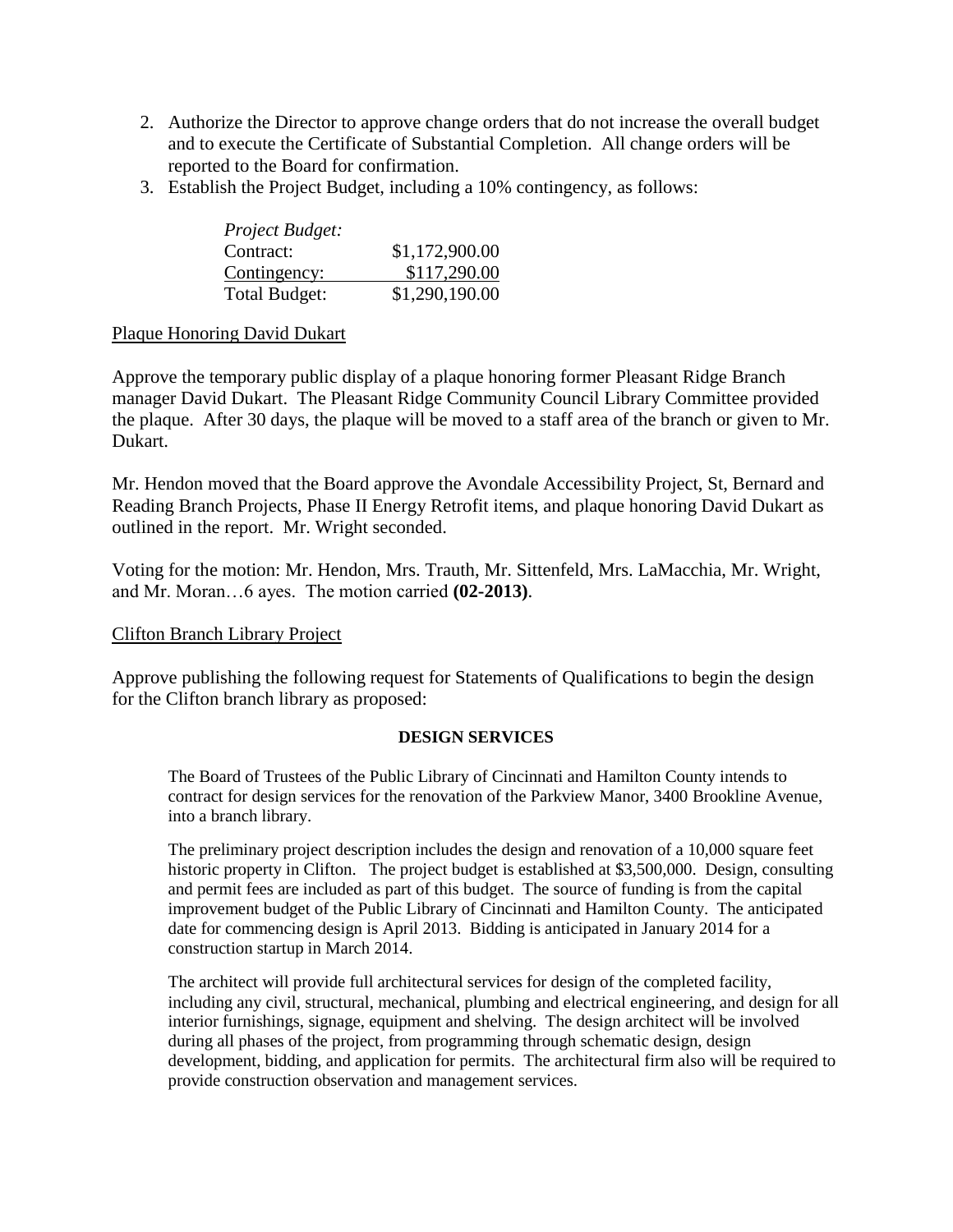Design firms interested in being considered for a contract to provide full services should reply with a Statement of Qualifications no later than 4:00 p.m. Friday, March 1, 2013. Statements received after this deadline will not be considered. Statements of qualification should include information regarding the firm's history; education and experience of owners and key personnel; the technical and design expertise of the firm's staff for this type of project; previous library projects completed by the firm; availability of staff; and client and contractor references. Statements of Qualification should be transmitted to Kimber L. Fender, The Eva Jane Romaine Coombe Director, third floor administrative offices, The Public Library of Cincinnati and Hamilton County, 800 Vine Street, Cincinnati, Ohio 45202-2071.

As required by Ohio Revised Code 153.65-153.71, Statements of Qualification will be evaluated and ranked on the basis of qualifications. The Library will enter into contract negotiations with the firm ranked most qualified.

Mr. Sittenfeld stated that he would not be voting for the project because he feels that private funding should be sought out first.

Mr. Hendon moved that the Board approve the Clifton Branch Library Project. Mr. Wright seconded.

Voting for the motion: Mr. Hendon - aye, Mrs. Trauth - aye, Mr. Sittenfeld – no, Mrs. LaMacchia – aye (with a caveat that we continue seeking private donations to fund the project), Mr. Wright - aye, and Mr. Moran - aye…5 ayes. The motion carried **(03-2013)**.

### *For information only:*

### Roofing Project Update

The bid opening for the Madisonville and College Hill roof replacement project will take place at noon, February 12, 2013.

#### Rental Agreements with Board of Elections

Rental lease agreements were signed between the Hamilton County Board of Elections and the Library for use of 13 Library locations as polling stations for elections taking place in 2013.

### SMALL FIRE AT THE PLEASANT RIDGE BRANCH

On January 4, 2013 a small fire occurred on the first floor of the Pleasant Ridge Branch. No one was injured and a teenager who admitted to setting the fire has been arrested. The Branch suffered damage to the collection, carpet and furnishings, estimated, during discussion, at \$6,000. The fire alarm did not sound, but a subsequent test of the alarm system by an outside company confirmed it is fully functioning.

Also, Mr. Sittenfeld encouraged the Library staff to request a munificent approach in the judicial process of the individual that started the fire.

### Carpet Replacement in the North Building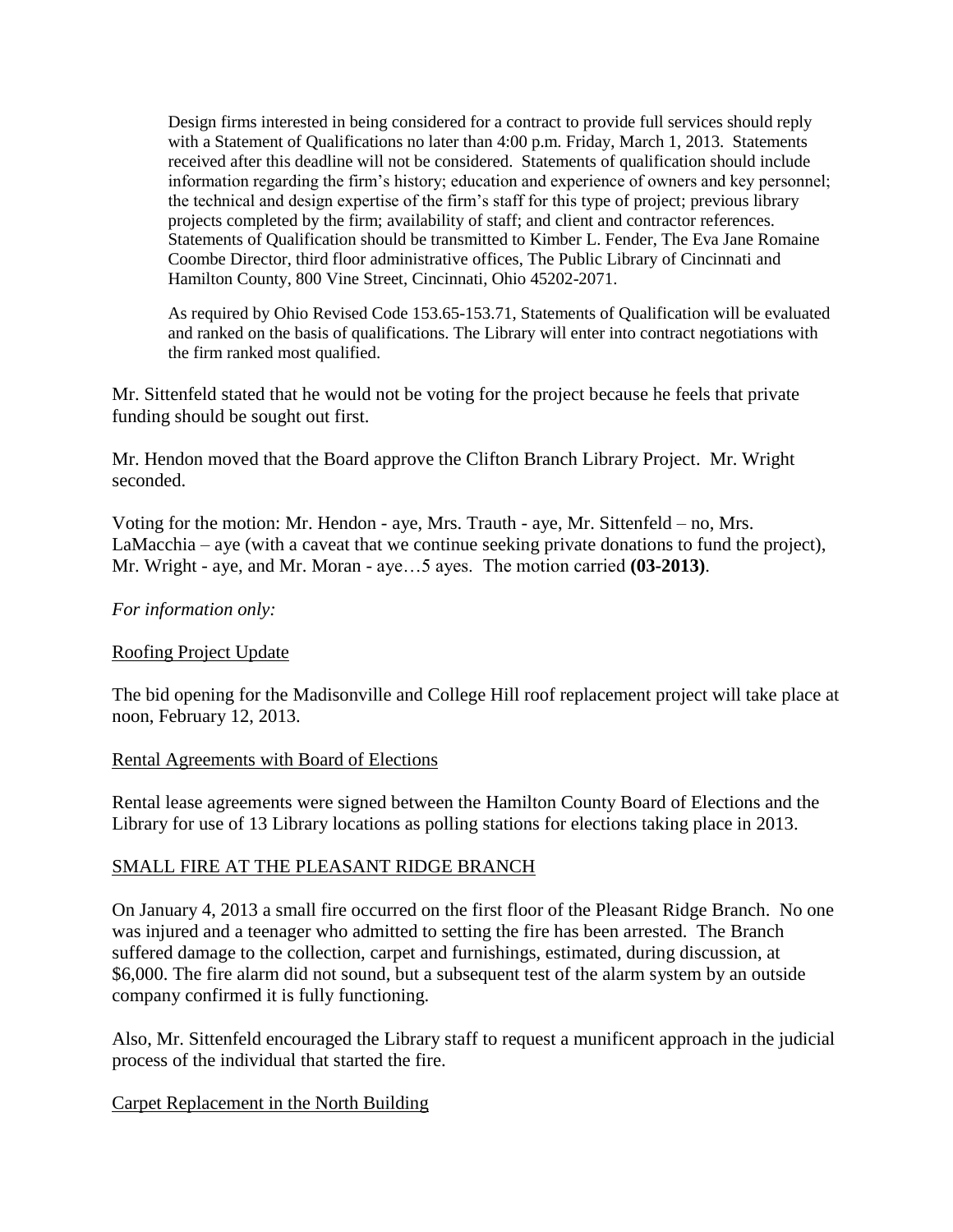Work is underway to replace the carpet in the Children's Learning Center, Homework Central, Cincinnati Room, and the adjacent third floor bridge walkway and administrative reception area. The cost is under \$50,000, we obtained three informal bids with the bid being awarded to Spectra Contract Flooring.

### Miami Township Lease Extended

The Miami Township Board of Trustees approved an extension of the lease for the Miami Township Branch for an additional five years through March 31, 2018 at terms of \$1 per year.

### Mt. Healthy Lease Update

A letter was sent to the McMakin Lodge #120 F&AM requesting a two year extension of the lease for Mt. Healthy branch.

# **DEVELOPMENT COMMITTEE REPORT**

Mrs. Trauth reported that:

### Library Foundation

The Library Foundation has received the following grants:

- \$250,000 from the Schmidlapp Foundation, Fifth Third Bank Trustee, for the new Clifton Branch project
- \$57,853 from the American Library Association and the FINRA Investor Education Foundation for the Smart investing@your library grant program
- \$10,000 from the Sutphin Foundation (through PNC Bank) for AfterSchool Edge computers
- \$5,000 from the Weaver Foundation (through US Bank) for Brain Camps
- \$1,250 from Downtown Resident's Council for Summertime Kids

The Foundation's Annual Fund total as of Jan  $22<sup>nd</sup>$  was \$116,395, which includes a \$25,000 gift from Austin E. Knowlton Foundation.

Gifts in memory of Jane Heimlich total more than \$4,000 and will be used for the Hyde Park branch as requested by her family.

The Foundation received a notice of bequest from Bernice Robin. It is unknown at this time how much the bequest is.

The Foundation Board elected Charlie Powers Chairman and Victoria Chester Treasurer at its meeting on January 23. At that meeting the Foundation Board approved \$31,709 for Library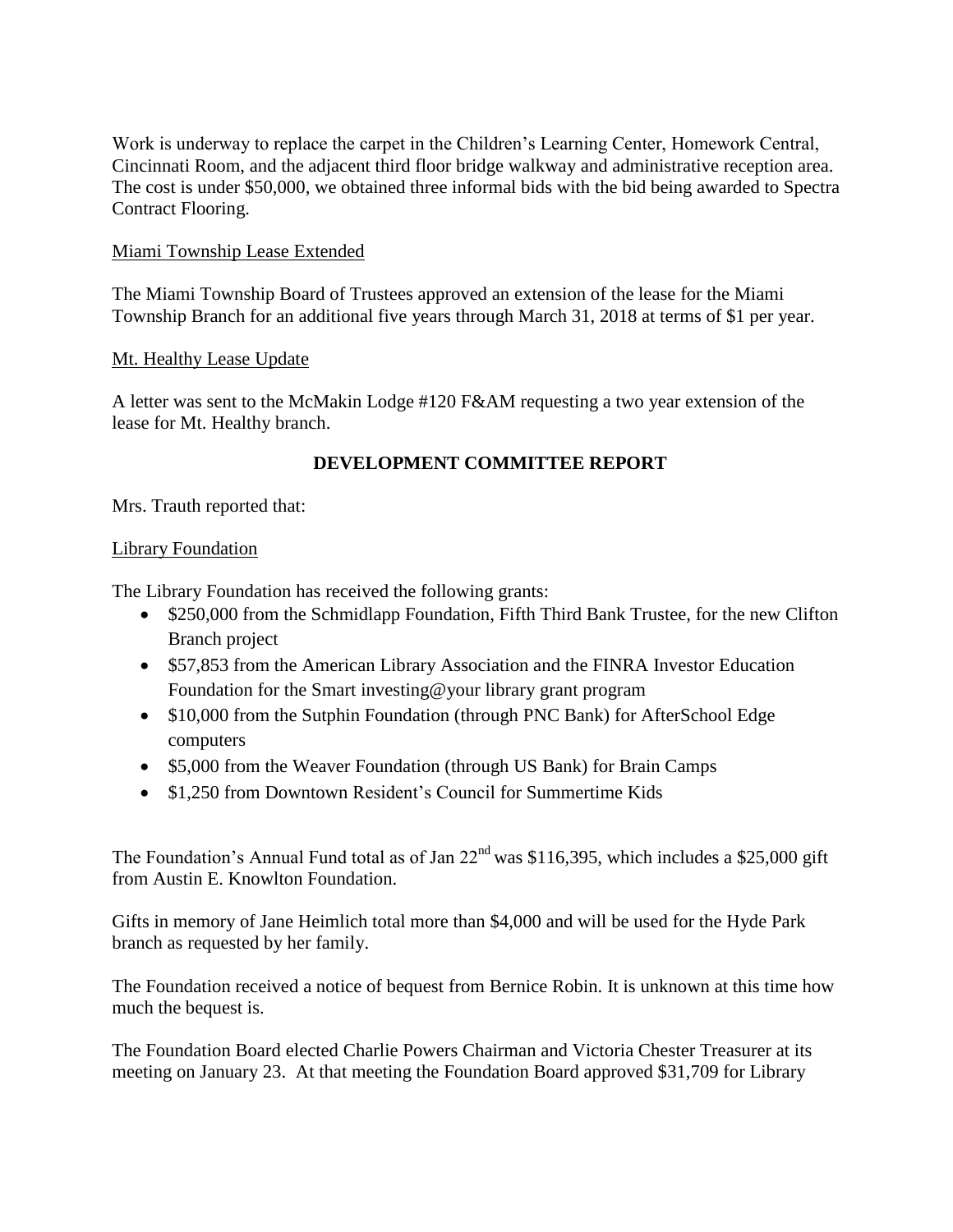expenditures, including \$20,000 in programming support for the Library's story times, Summer Reading and Author Series and \$5,500 from the sale of pavers at Hyde Park.

The next meeting of the Library Foundation Board of Directors will be on April 24.

# Friends of the Public Library

Proceeds from the Friends Winter Warehouse Sale in January were \$39,927, up slightly from 2012.

The Friends received an \$18,000 grant from the H.B., E.W. and F.R. Luther Charitable Foundation, Fifth Third Bank and Narley L. Haley, co-trustees for AfterSchool Edge computers.

The Friends Board of Trustees meeting was held January 25. The Friends approved their fiscal year 2014 budget which includes \$225,000 in Library support.

The next meeting of the Friends Board of Trustees is scheduled for April 26.

The next book sale is scheduled at the Green Township Branch Thursday, March 14 through Saturday, March 16.

The report was received and filed.

# **COMMUNITY AND PUBLIC RELATIONS COMMITTEE REPORT**

Mr. Sittenfeld reported that:

## Programs

# *2013 Author Series*

The Library will be hosting a variety of locally and nationally known authors throughout 2013. These author visits provide customers an opportunity to meet their favorite authors and learn about their lives and work. Upcoming author appearances at the Main Library include:

- Will Schwalbe: Saturday, March 2 at 2pm
- Louise Borden: Sunday, March 24 at 2pm
- Alexander McCall Smith: Saturday, April 6 at 2pm
- Patricia Schultz: Saturday, May 11 at 2pm
- Khaled Hosseini: Friday, May 31 at 7pm

Mrs. LaMacchia inquired if there would be any events surrounding these visits. Ms. Fender reported that the Foundation was planning an event to coincide with the Alexander McCall Smith event and that the Library would evaluate if any other events were feasible.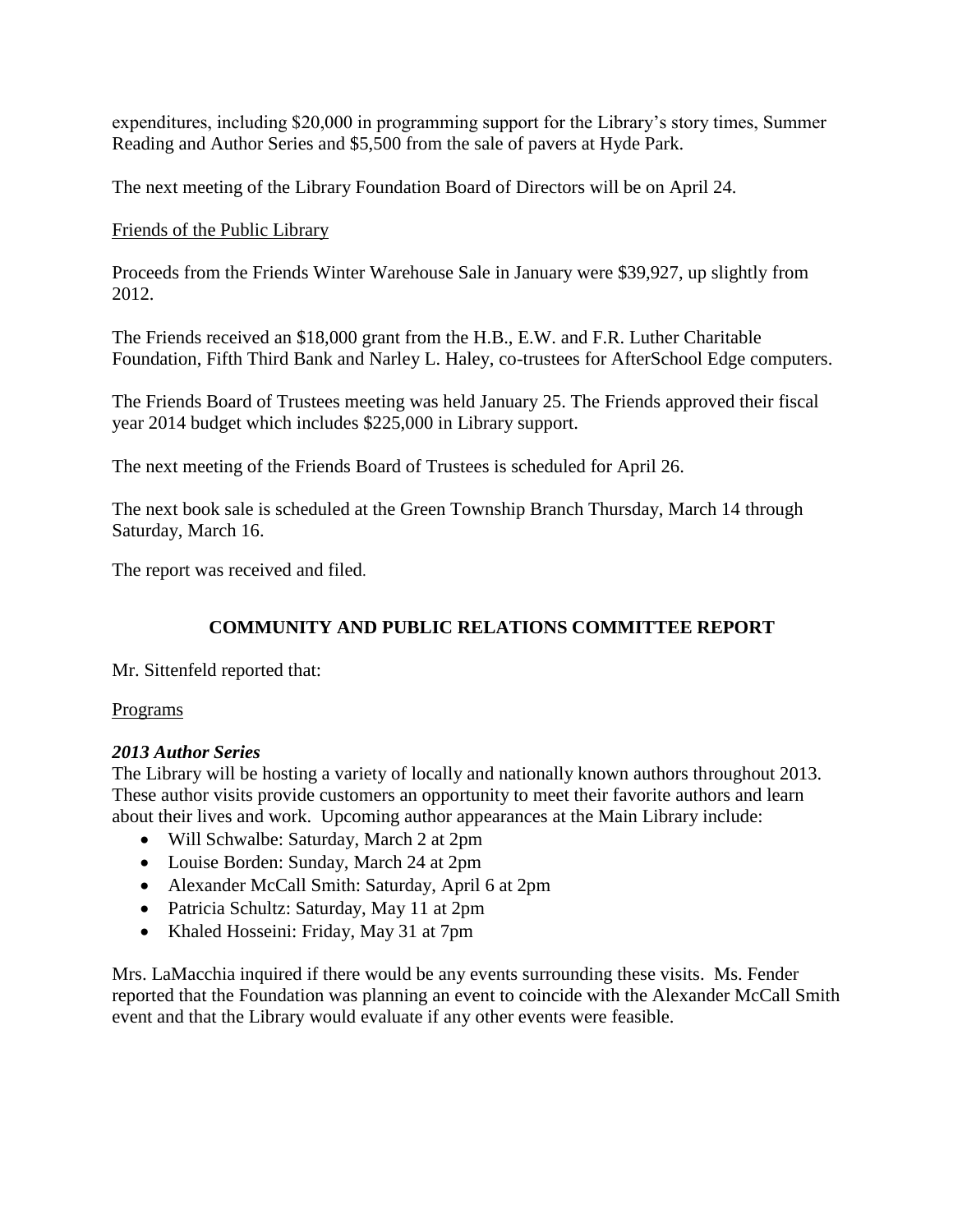### *St. Patrick's Day*

Through the generous support of the Friends of the Public Library, the Main Library will again host its 31st Annual St. Patrick's Day Celebration Friday, March 15 at 11:45am in the Reading Garden Lounge.

## *Autism Family Night*

The Green Township Branch will host an afterhours program for families on Autism Spectrum Disorder on March 22.

### *Poetry in the Garden*

The Poetry in the Garden Series will be presented on April 2, 9, 16 and 23 at 7pm at the Main Library.

## *Teen Poetry Contest*

As part of National Poetry Month, the Library will host its 11th annual Teen Poetry Contest in April. Elementz Urban Arts Center will be again partner to provide programs for teens at the TeenSpot and selected branches on poetry writing and on poetry as a performance art.

### *El Día De Los Niños/De Los Libros*

In partnership with the Kenton County Public Library, El Día will take place at the Bond Hill Branch on Saturday, April 27, from 1:00 – 4:00pm.

### Exhibits

## *CANstruction*

The Library is once again partnering with CANstruction, a global anti-hunger project, where teams of architects, engineers and construction professionals create sculptures built entirely out of canned food to compete for local and national awards. The food is later donated to the FreeStore FoodBank. Some of the 13 participating teams will erect their entries for the CANstruction 2013 event in the Main Library atrium on Tuesday, February 19. The sculptures will remain on view through Sunday, March 10.

## *The Sporting Life: Hunting, Fishing, and the Great Outdoors*

This exhibit features John James Audubon's *Viviparous Quadrupeds of North America*, beautiful color images of America's four-footed animals; British paintings and light-hearted humor; and treasures from Cincinnati's Cuvier Club will be on display from February 22 to May 5 in the Joseph S. Stern, Jr. Cincinnati Room at the Main Library,.

## *Cincinnati Public Schools City Wide Art Exhibition*

The Main Library will once again display the annual Cincinnati Public Schools City Wide Art Exhibition, showcasing work by some of the city's most talented young artists. The exhibit is cosponsored by the Cincinnati Public Schools and will be on view in the atrium from February 23 – April 21.

### Library Card Campaign – Cyclones Partnership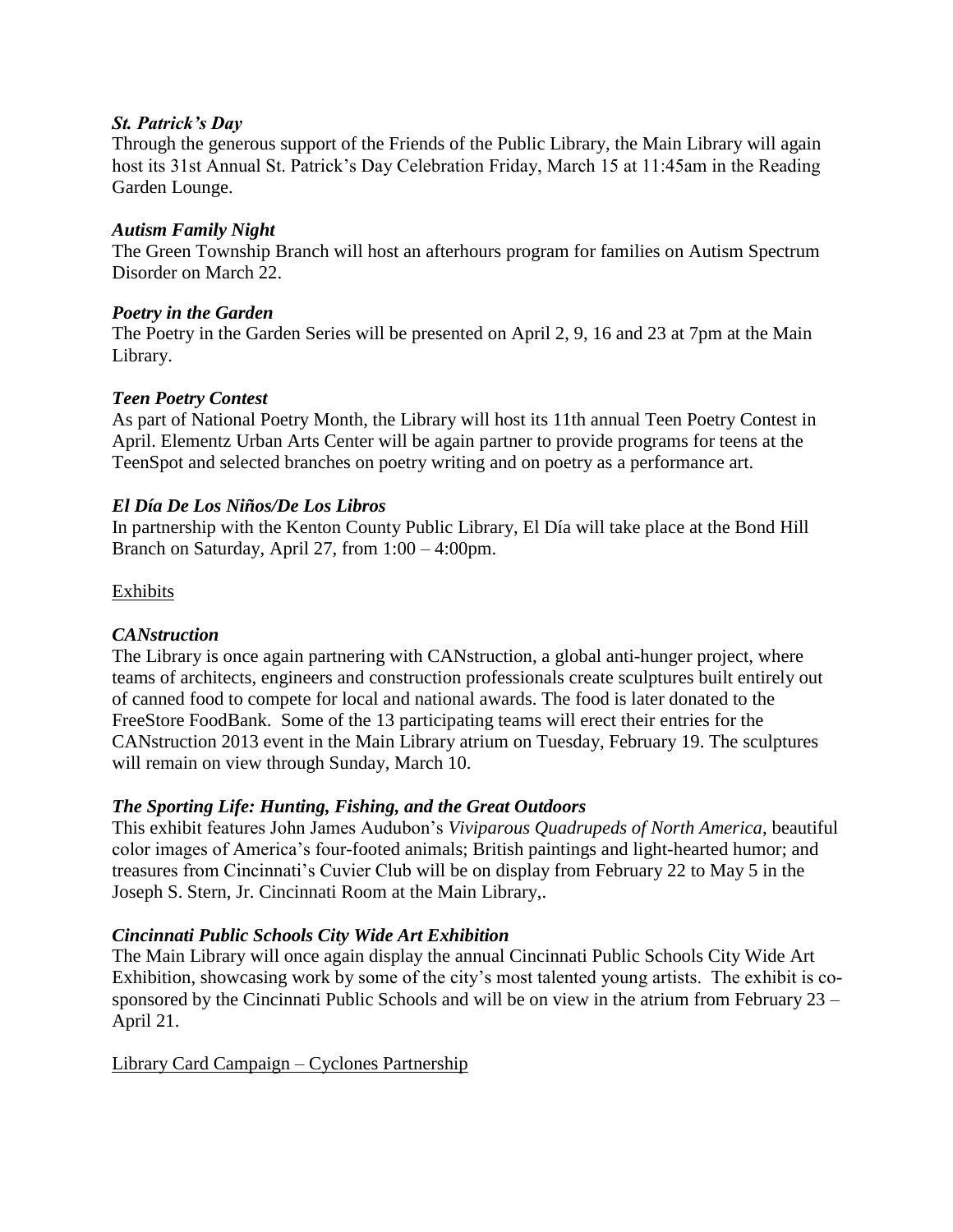The Library and Cincinnati Cyclones will host Library Card Night on March 9 at 7:30pm with discounted tickets available in advance and at the door for anyone showing their Library card. In addition, a Cyclone's player will present a storytime program at the Symmes Township Branch on February 16 and on February 18 the Library's red card mascot will be participating in the Mascot Broomball Match during the Cyclone's annual Kids Club Game at U.S. Bank Arena.

## Social Media Updated

Inklings, the new Library blog, went live February 4 on the popular microblogging website Tumblr. Inklings replaced the Library's first blog, Turning the Page, which featured reading recommendations and book reviews by staff. The Library's YouTube channel continues to grow with four new videos posted in the past two months and nearly 3,500 individual video views. On the Same Page now has its own Facebook page, and is seeing successful cross-promotion on Twitter, Facebook, Google+, and Pinterest.

The report was received and filed.

# **LEGISLATIVE AFFAIRS AND LAW COMMITTEE REPORT**

# Mr. Wright reported that:

## OLC Legislative Day

OLC Legislative Day is scheduled for Wednesday, March 6. Library staff members will meet with each of the 10 legislators representing Hamilton County. Additionally, Library Board President and Ohio Library Council Board member William J. Moran will present the Ohio Library Council's Andrew Carnegie Award to State Senator Bill Beagle. This award is given by the OLC Board of Directors to a government official in recognition of support of the ideals and challenges to public libraries. Eva Jane Romaine Coombe Director Kimber L. Fender is also scheduled to present budget testimony to the Ohio House of Representatives on this date.

## Executive Budget Introduced

On February 4 Governor Kasich introduced his FY14-15 budget proposal. A review of the 760 page document is currently underway and initial indications are that the Governor is proposing the following amounts for the Public Library Fund:

- FY14 (July 2013-June 2014): \$359.3 million
- FY15 (July 2014-June 2015): \$369.0 million

For comparison, the FY13 PLF (July 2012-June 2013) is \$345 million.

It appears that in the Governor's proposal, OPLIN will continue to be funded through the PLF but funds have been added to the PLF to cover the cost.

## Complaint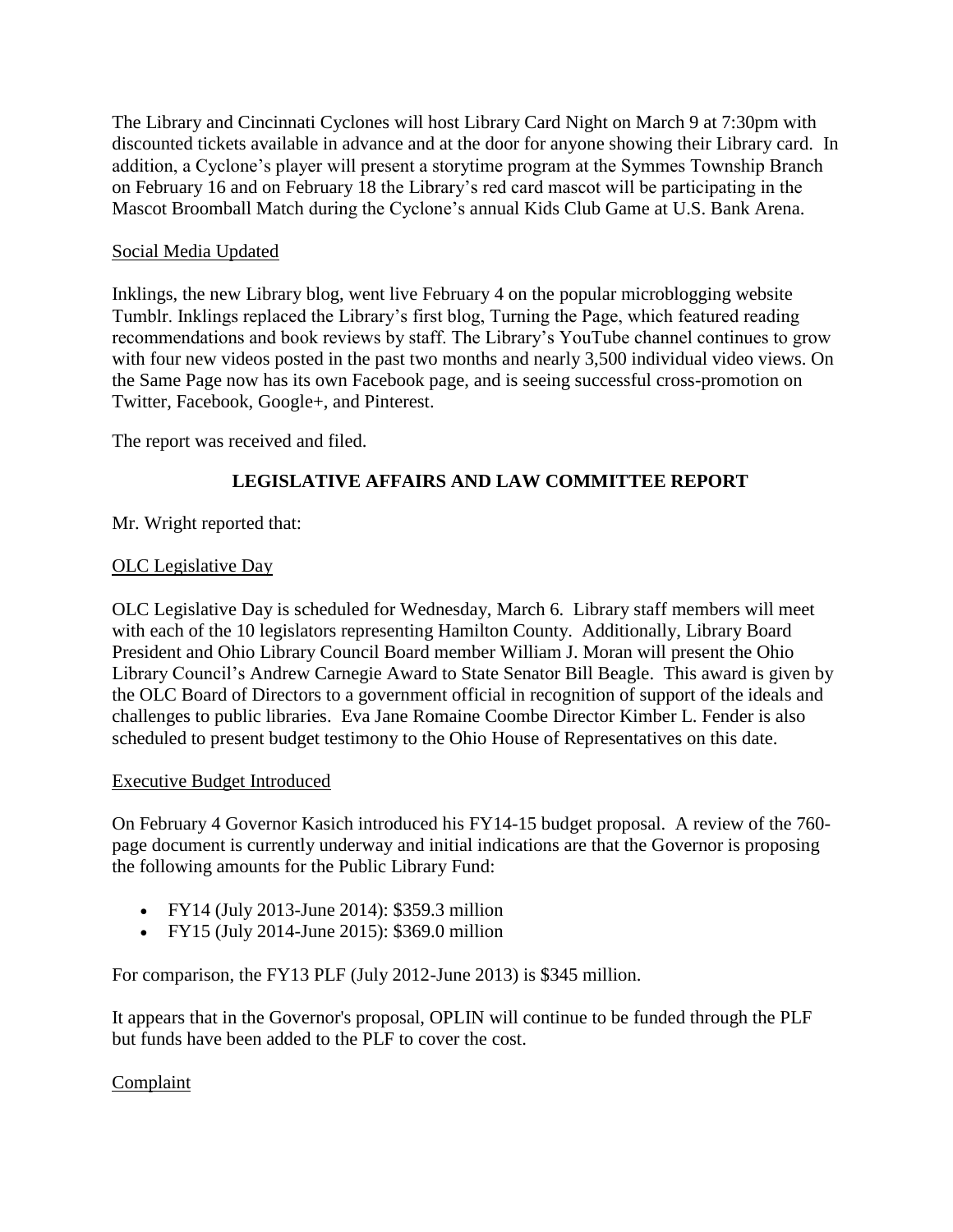The Library received a draft complaint from Tobias, Torchia & Simon on behalf of a former employee, Melanie Young. The complaint was filed as their intent to file in federal district court before the expiration of the 90-day period following the EEOC's dismissal of Ms. Young's charge, on or about November 23, 2012. The original EEOC charge was discussed in the December 2012 Legislative Affairs & Law Committee report. The complaint has been forwarded to our labor attorney Robert S Brown.

The report was received and filed.

### **COMMUNICATIONS**

None

#### **CONSENT AGENDA ITEMS**

Mr. Moran presented the following items for approval:

- Minutes of the Regular and Annual Meetings Held Tuesday, December 11, 2012.
- Monthly Financial Reports for the periods ending December 31, 2012 and January 31, 2013.
- Investment Report (summary of invested balances) as of December 31, 2012 and January 31, 2013.

|                                           | Amount<br>As of | Amount            |
|-------------------------------------------|-----------------|-------------------|
|                                           | 12/31/2012      | As of $1/31/2013$ |
| <b>Operating Account</b>                  |                 |                   |
| General Fund                              | \$13,813,317.28 | \$12,815,467.92   |
| Insurance/Indemnification                 | 230,000.00      | 230,000.00        |
| Special Revenue Funds                     | 151,027.80      | 176,777.29        |
| <b>Building and Repair</b>                | 5,571,438.56    | 5,566,198.73      |
| <b>Permanent Trust Funds</b>              | 1,671,872.24    | 1,670,062.12      |
|                                           | \$21,437,655.88 | \$20,458,506.06   |
| <b>STAR Ohio</b>                          |                 |                   |
| <b>Building and Repair</b>                | 1,046,225.77    | 1,046,305.60      |
| <b>Managed Investments (Trust Funds):</b> |                 |                   |
| <b>Permanent Trust Funds</b>              | \$6,725,591.00  | \$6,728,176.00    |
|                                           |                 |                   |
| <b>GRAND TOTAL</b>                        | \$29,209,472.65 | \$28,232,987.66   |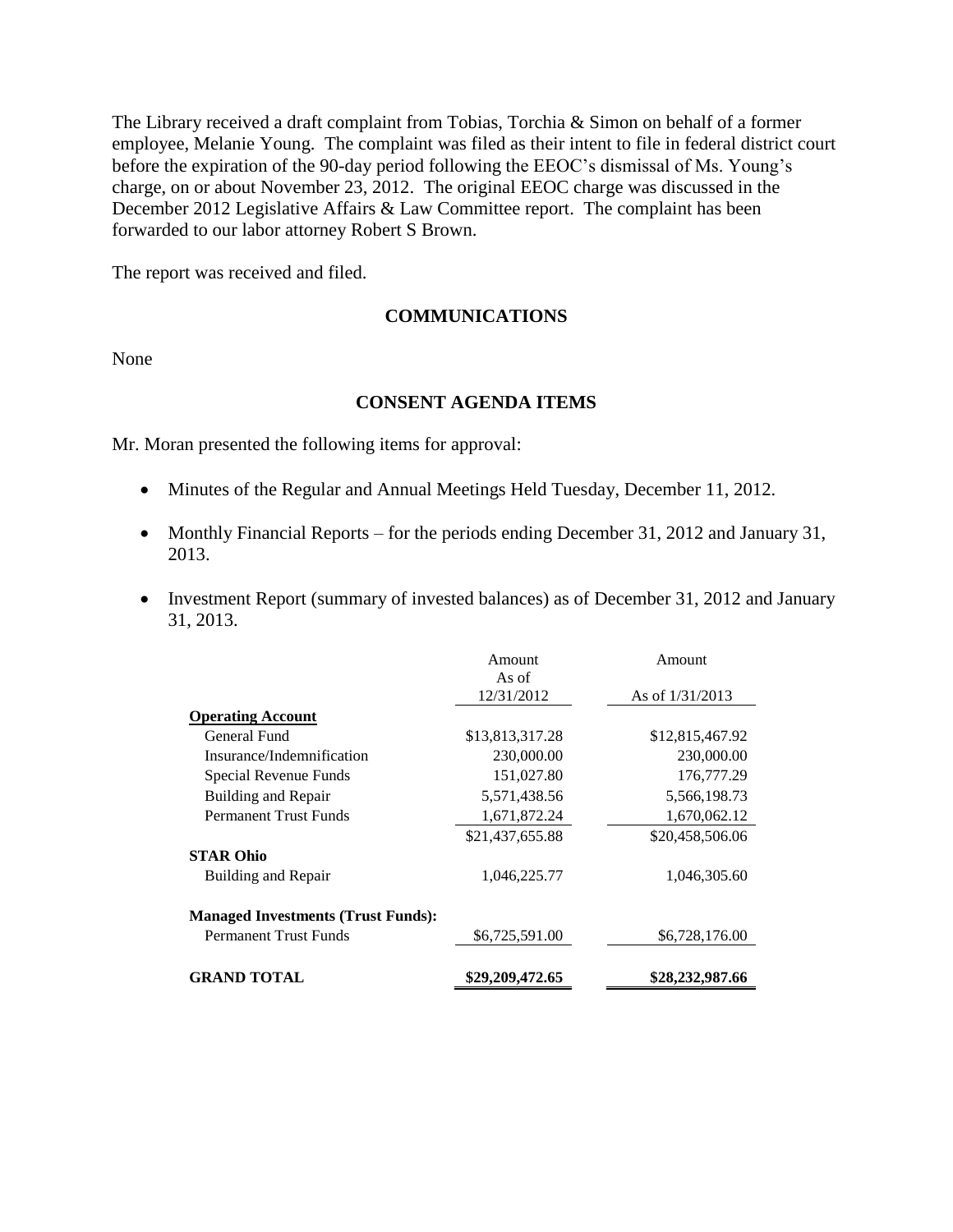| <b>Action</b>      | Agency                                           | <b>Position Title</b>                      | <b>FTE</b> | <b>Employee Name</b>            | <b>Effective</b><br>Date |
|--------------------|--------------------------------------------------|--------------------------------------------|------------|---------------------------------|--------------------------|
| <b>APPOINTMENT</b> | <b>MADEIRA BRANCH</b>                            | LIBRARY SERVICES ASSISTANT                 | 0.50       | <b>BARNES, ETHAN E</b>          | 01/06/2013               |
| <b>APPOINTMENT</b> | <b>DELHI TOWNSHIP BRANCH</b>                     | <b>STUDENT SHELVER</b>                     | 0.30       | BERLING, KATHRYN<br>MARY        | 01/20/2013               |
| <b>APPOINTMENT</b> | MT. WASHINGTON BRANCH                            | <b>STUDENT SHELVER</b>                     | 0.25       | <b>BUSCHMEIER, KIMBERLY</b>     | 12/9/2012                |
| <b>APPOINTMENT</b> | <b>MAINTENANCE &amp;</b><br><b>CUSTODIAL SRV</b> | <b>HVAC MECHANIC</b>                       | 1.00       | ANN<br>DAY, NICHOLAS C          | 12/9/2012                |
| <b>APPOINTMENT</b> | NORTH CENTRAL BRANCH                             | <b>HOMEWORK AIDE</b>                       | 0.30       | HUNTER, ALYSSA DANAE            | 01/06/2013               |
| <b>APPOINTMENT</b> | <b>COMPUTER SERVICES</b>                         | <b>COMPUTER SERVICES</b><br><b>MANAGER</b> | 1.00       | LANE JR, BILLY R                | 01/06/2013               |
| <b>APPOINTMENT</b> | <b>WALNUT HILLS BRANCH</b>                       | CHILDREN'S LIBRARIAN                       | 1.00       | OBRIEN RHOAD, KERRY             | 01/20/2013               |
| <b>APPOINTMENT</b> | <b>ANDERSON BRANCH</b>                           | <b>STUDENT SHELVER</b>                     | 0.30       | SHRADER, COREY<br><b>JOSEPH</b> | 12/9/2012                |
| <b>APPOINTMENT</b> | <b>ANDERSON BRANCH</b>                           | <b>STUDENT SHELVER</b>                     | 0.30       | VILARDO, SARAH A                | 01/06/2013               |
| <b>APPOINTMENT</b> | <b>GREEN TOWNSHIP</b><br><b>BRANCH</b>           | <b>STUDENT SHELVER</b>                     | 0.30       | DOLL, LINDSAY MARIE             | 01/6/2013                |
| CHANGE             | <b>INFORMATION &amp;</b><br>REFERENCE DEPT       | REFERENCE LIBRARIAN                        | 1.00       | AMEND, ROBERT L                 | 01/06/2013               |
| CHANGE             | <b>MADEIRA BRANCH</b>                            | <b>LIBRARY SERVICES ASSISTANT</b>          | 0.50       | CEDILLO, THEODORE R.            | 01/06/2013               |
| <b>CHANGE</b>      | <b>MARIEMONT BRANCH</b>                          | <b>TEEN LIBRARIAN</b>                      | 1.00       | PLICHTA, CATHERINE H.           | 01/06/2013               |
| <b>CHANGE</b>      | <b>SERVICE OPERATIONS</b>                        | INTERNET SITE COORDINATOR                  | 1.00       | <b>BOLEK, SANDRA C</b>          | 01/20/2013               |
| CHANGE             | <b>SERVICE OPERATIONS</b>                        | WEB DEVELOPER                              | 1.00       | KUHL, LISA M                    | 01/20/2013               |
| CHANGE             | <b>SERVICE OPERATIONS</b>                        | WEB DEVELOPER                              | 1.00       | SNIDER, SEAN M.                 | 01/20/2013               |
| CHANGE             | SERVICE OPERATIONS                               | <b>WEB DEVELOPER</b>                       | 1.00       | WETMORE, BRIAN B.               | 01/19/2013               |
| CHANGE             | <b>FISCAL OFFICE</b>                             | ADMINISTRATIVE ACCNTG CLRK                 | 0.62       | MCMAHAN, TARA Y.                | 11/29/2012               |
| <b>DEPARTURE</b>   | <b>MADISONVILLE BRANCH</b>                       | CHILDREN'S LIBRARIAN                       | 1.00       | LINCK, WENDY E                  | 11/29/2012               |
| <b>DEPARTURE</b>   | <b>AVONDALE</b>                                  | <b>HOMEWORK AIDE</b>                       | 0.30       | <b>BAILEY, DOMINIQUE</b>        | 11/29/2012               |
| <b>DEPARTURE</b>   | LOVELAND BRANCH                                  | <b>LIBRARY SERVICES ASSISTANT</b>          | 0.50       | <b>BLUM, SANDRA K.</b>          | 12/15/2012               |
| <b>DEPARTURE</b>   | <b>MONFORT HEIGHTS</b><br><b>BRANCH</b>          | <b>STUDENT SHELVER</b>                     | 0.25       | BRENNER, MEGAN J.               | 01/05/2013               |
| <b>DEPARTURE</b>   | <b>GREEN TOWNSHIP</b><br><b>BRANCH</b>           | LIBRARY SERVICES ASSISTANT                 | 0.50       | DAVIDSON, JANET K.              | 12/01/2012               |
| DEPARTURE          | <b>GROESBECK BRANCH</b>                          | LIBRARY SERVICES ASSISTANT                 | 0.50       | DIXON, GAIL L.                  | 01/12/2013               |
| <b>DEPARTURE</b>   | <b>GREEN TOWNSHIP</b><br><b>BRANCH</b>           | <b>STUDENT SHELVER</b>                     | 0.30       | DODD, BRITTANY S.               | 01/08/2013               |
| <b>DEPARTURE</b>   | <b>READING BRANCH</b>                            | <b>HOMEWORK AIDE</b>                       | 0.30       | <b>GERWE, RUTH A</b>            | 12/13/2012               |
| <b>DEPARTURE</b>   | NORTH CENTRAL BRANCH                             | LIBRARY SERVICES ASSISTANT                 | 0.50       | JUENGLING, LAURA L.             | 12/14/2012               |
| <b>DEPARTURE</b>   | <b>MADEIRA BRANCH</b>                            | <b>STUDENT SHELVER</b>                     | 0.30       | KOKENGE, JULIA                  | 2/1/2013                 |
| DEPARTURE          | NORTH CENTRAL                                    | STUDENT SHELVER                            | 0.30       | KERR, ISAAC E.                  | 1/5/2013                 |
| <b>DEPARTURE</b>   | <b>OUTREACH SERVICES</b>                         | <b>SHELVER</b>                             | 0.60       | METHE, PATRICIA K.              | 01/17/2013               |
| <b>DEPARTURE</b>   | PLEASANT RIDGE BRANCH                            | LIBRARY SERVICES ASSISTANT                 | 0.50       | PADEN, KAREN                    | 12/15/2012               |
| <b>DEPARTURE</b>   | PRICE HILL                                       | <b>HOMEWORK AIDE</b>                       | 0.30       | PARKER, DEBORAH A.              | 12/22/2012               |
| <b>DEPARTURE</b>   | <b>SYMMES TOWNSHIP</b><br><b>BRANCH</b>          | LIBRARY SERVICES ASSISTANT                 | 0.60       | TAYLOR, SARAH E.                | 12/31/2012               |
| <b>DEPARTURE</b>   | DELHI TOWNSHIP BRANCH                            | <b>STUDENT SHELVER</b>                     | 0.30       | THEMANN, MARYBETH L.            | 01/05/2013               |
| <b>DEPARTURE</b>   | MT. HEALTHY BRANCH                               | LIBRARY SERVICES ASSISTANT                 | 0.50       | VALERIUS, SHEILA M              | 12/17/2012               |

Personnel Change Report reflects changes through February 2, 2013.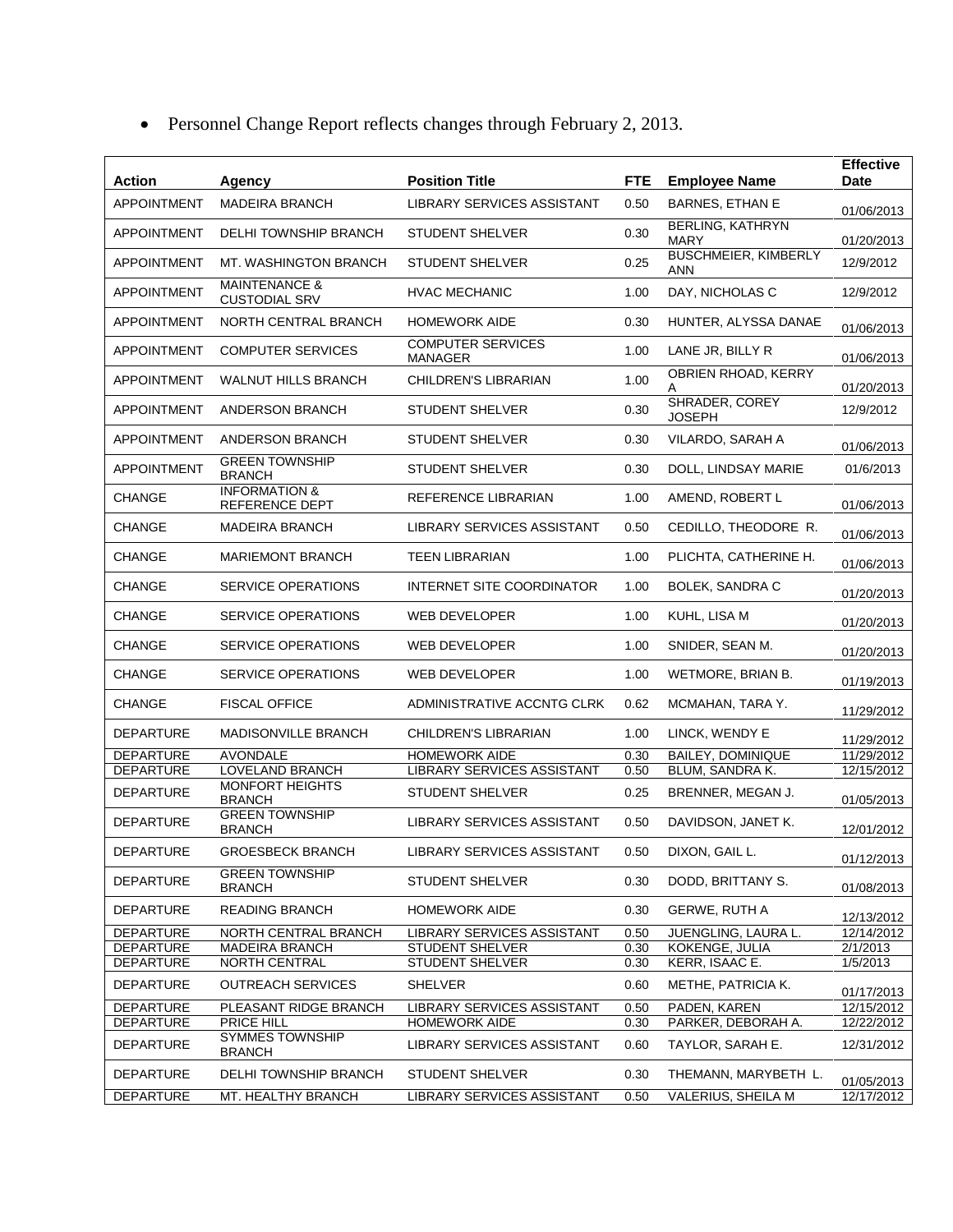| <b>Action</b>     | Agency                                            | <b>Position Title</b>                                 | <b>FTE</b> | <b>Employee Name</b>       | <b>Effective</b><br><b>Date</b> |
|-------------------|---------------------------------------------------|-------------------------------------------------------|------------|----------------------------|---------------------------------|
| <b>DEPARTURE</b>  | <b>CHILDREN'S LEARNING</b>                        | <b>SENIOR LIBRARY SRVS</b>                            | 0.50       | ZDRAVECKY, LEANNE          | 12/19/2012                      |
|                   | <b>CENTER</b><br><b>CIRCULATION SERVICES</b>      | <b>ASSISTANT</b><br><b>LIBRARY SERVICES ASSISTANT</b> |            |                            |                                 |
| DEPARTURE         |                                                   |                                                       | 0.50       | BOLLES, RACHEL E.          | 12/03/2012                      |
| <b>DEPARTURE</b>  | <b>TECHCENTER</b>                                 | <b>TECHCENTER MANAGER</b>                             | 1.00       | SHEEHY, CHRISTIAN M.       | 12/07/2012                      |
| <b>DEPARTURE</b>  | NORTHSIDE BRANCH                                  | LIBRARY SERVICES ASSISTANT                            | 0.60       | DAVIS, BARBARA J.          | 12/10/2012                      |
| <b>PROMOTION</b>  | <b>READING BRANCH</b>                             | <b>BRANCH MANAGER</b>                                 | 1.00       | ANDERSON, ELIZABETH<br>G.  | 12/9/2012                       |
| <b>PROMOTION</b>  | <b>TECHNOLOGY</b><br><b>OPERATIONS</b>            | <b>TECHNOLOGY OPERATIONS</b><br><b>MANAGER</b>        | 1.00       | BEETS, MARTIN B.           | 12/04/2012                      |
| <b>PROMOTION</b>  | PRICE HILL BRANCH                                 | <b>BRANCH MANAGER</b>                                 | 1.00       | BRANDMAIER, MEGAN R.       | 01/20/2013                      |
| <b>PROMOTION</b>  | <b>FISCAL OFFICE</b>                              | <b>FISCAL SPECIALIST</b>                              | 1.00       | HARRIS, RHONDA M.          | 12/09/2012                      |
| <b>PROMOTION</b>  | <b>BLUE ASH BRANCH</b>                            | <b>TEEN LIBRARIAN</b>                                 | 1.00       | HAVERLAND, AMANDA M.       | 01/06/2013                      |
| <b>PROMOTION</b>  | <b>COMMUNICATION &amp;</b><br><b>NETWORK SRV</b>  | COMM & NETWRK SRV<br>MANAGER                          | 1.00       | KNAPP, JAMES J             | 01/20/2013                      |
| <b>PROMOTION</b>  | <b>INFORMATION &amp;</b><br><b>REFERENCE DEPT</b> | <b>INFORMATION/REF MANAGER</b>                        | 1.00       | LATHROP, BENJAMIN A.       | 01/20/2013                      |
| <b>PROMOTION</b>  | OAKLEY BRANCH                                     | <b>TEEN LIBRARIAN</b>                                 | 1.00       | MCMILLAN, DAWN M.          | 01/06/2013                      |
| <b>PROMOTION</b>  | POPULAR LIBRARY                                   | REFERENCE LIBRARIAN                                   | 1.00       | MCNABB, LEE A.             | 01/20/2013                      |
| <b>PROMOTION</b>  | MT. WASHINGTON BRANCH                             |                                                       | 1.00       | MULFORD-CHINN, ELLA<br>М.  | 01/20/2013                      |
| <b>PROMOTION</b>  | <b>MADISONVILLE BRANCH</b>                        | <b>BRANCH MANAGER</b>                                 | 1.00       | RANDOLPH, MARI C.          | 12/09/2012                      |
| <b>PROMOTION</b>  | <b>TEENSPOT</b>                                   | <b>TEEN LIBRARIAN</b>                                 | 1.00       | RUST, SARAH M.             | 01/06/2013                      |
| <b>PROMOTION</b>  | SERVICE OPERATIONS                                | LIBRARY SRVS MANAGER -<br>WEST                        | 1.00       | SFERRA, MARIA A.           | 12/09/2012                      |
| <b>PROMOTION</b>  | <b>SERVICE OPERATIONS</b>                         | ADMIN ASS'T - SERVICE OP                              | 1.00       | SUTTHOFF, ANDREW J.        | 01/06/2013                      |
| <b>PROMOTION</b>  | PLEASANT RIDGE BRANCH                             | <b>BRANCH MANAGER</b>                                 | 1.00       | TOEBBE, KATHARINE M.       | 01/20/2013                      |
| RETIREMENT        | <b>INFORMATION &amp;</b><br><b>REFERENCE DEPT</b> | REFERENCE LIBRARIAN                                   | 1.00       | BALTERMAN, ANDREW M        | 12/31/2012                      |
| <b>RETIREMENT</b> | <b>FISCAL OFFICE</b>                              | ONE SOLUTION APPL SPEC                                | 1.00       | BONNELL, BINA D            | 12/31/2012                      |
| RETIREMENT        | <b>OUTREACH SERVICES</b>                          | <b>SHELVER</b>                                        | 0.50       | BURKART, JEFFREY C.        | 12/20/2012                      |
| RETIREMENT        | SHIPPING & RECEIVING                              | SHIPPING & RECEIVING<br>MANAGER                       | 1.00       | <b>CAMPBELL, ANTHONY S</b> | 12/28/2012                      |
| RETIREMENT        | <b>BLUE ASH BRANCH</b>                            | <b>TEEN LIBRARIAN</b>                                 | 1.00       | CORNELI, JOEL D            | 12/29/2012                      |
| RETIREMENT        | COLLECTION<br>DEVELOPMENT DE                      | COLLECTION DEV LIBRARIAN-AV                           | 1.00       | DREFAHL, CYNTHIA L         | 12/31/2012                      |
| RETIREMENT        | <b>SHARONVILLE</b>                                | <b>LIBRARY SERVICES ASS'T I</b>                       | 0.60       | EAGAN, RACHEL B            | 12/1/2012                       |
| <b>RETIREMENT</b> | <b>TEENSPOT</b>                                   | REFERENCE LIBRARIAN I                                 | 1.00       | EARLS, MARTHA C.           | 12/31/2012                      |
| <b>RETIREMENT</b> | <b>OUTREACH SERVICES</b>                          | LIBRARY SERVICES SPECIALIST                           | 1.00       | HARPER, ELAINE M           | 12/20/2012                      |
| <b>RETIREMENT</b> | CATALOG SERVICES                                  | CATALOG SERVICES MANAGER                              | 1.00       | HARTIGAN, CATHERINE A      | 11/30/2012                      |
| <b>RETIREMENT</b> | <b>MADEIRA</b>                                    | <b>LIBRARY SERVICES ASS'T III</b>                     | 1.00       | KERKHOFF, JANET            | 12/28/2012                      |
| <b>RETIREMENT</b> | <b>WALNUT HILLS</b>                               | CHILDREN'S ASS'T I                                    | 1.00       | KINNEY, QUVADUS R          | 12/31/2012                      |
| <b>RETIREMENT</b> | LOVELAND BRANCH                                   | <b>BRANCH MANAGER</b>                                 | 1.00       | KRAMER, SALLY J            | 11/30/2012                      |
| <b>RETIREMENT</b> | <b>FISCAL OFFICE</b>                              | <b>FISCAL SPECIALIST</b>                              | 1.00       | MAHER, AMY G               | 11/30/2012                      |
| <b>RETIREMENT</b> | <b>OUTREACH SERVICES</b>                          | LIBRARY SERVICES SPECIALIST                           | 1.00       | <b>MCGUIRK, KAREN S</b>    | 12/21/2012                      |
| <b>RETIREMENT</b> | <b>FISCAL OFFICE</b>                              | <b>ADMIN ASS'T I</b>                                  | 1.00       | MISKIMENS, JEFFREY R       | 12/31/2012                      |
| <b>RETIREMENT</b> | OAKLEY BRANCH                                     | <b>TEEN LIBRARIAN</b>                                 | 1.00       | MOLLOY, M. K               | 12/28/2012                      |
| <b>RETIREMENT</b> | SAFETY & SECURITY<br><b>SERVICES</b>              | SECURITY GUARD/OPERATOR                               | 1.00       | MULLIKIN, ROGER G          | 12/21/2012                      |
| <b>RETIREMENT</b> | <b>PROCESSING</b>                                 | PROCESSING SPECIALIST                                 | 1.00       | PITTMAN, AMANDA L          |                                 |